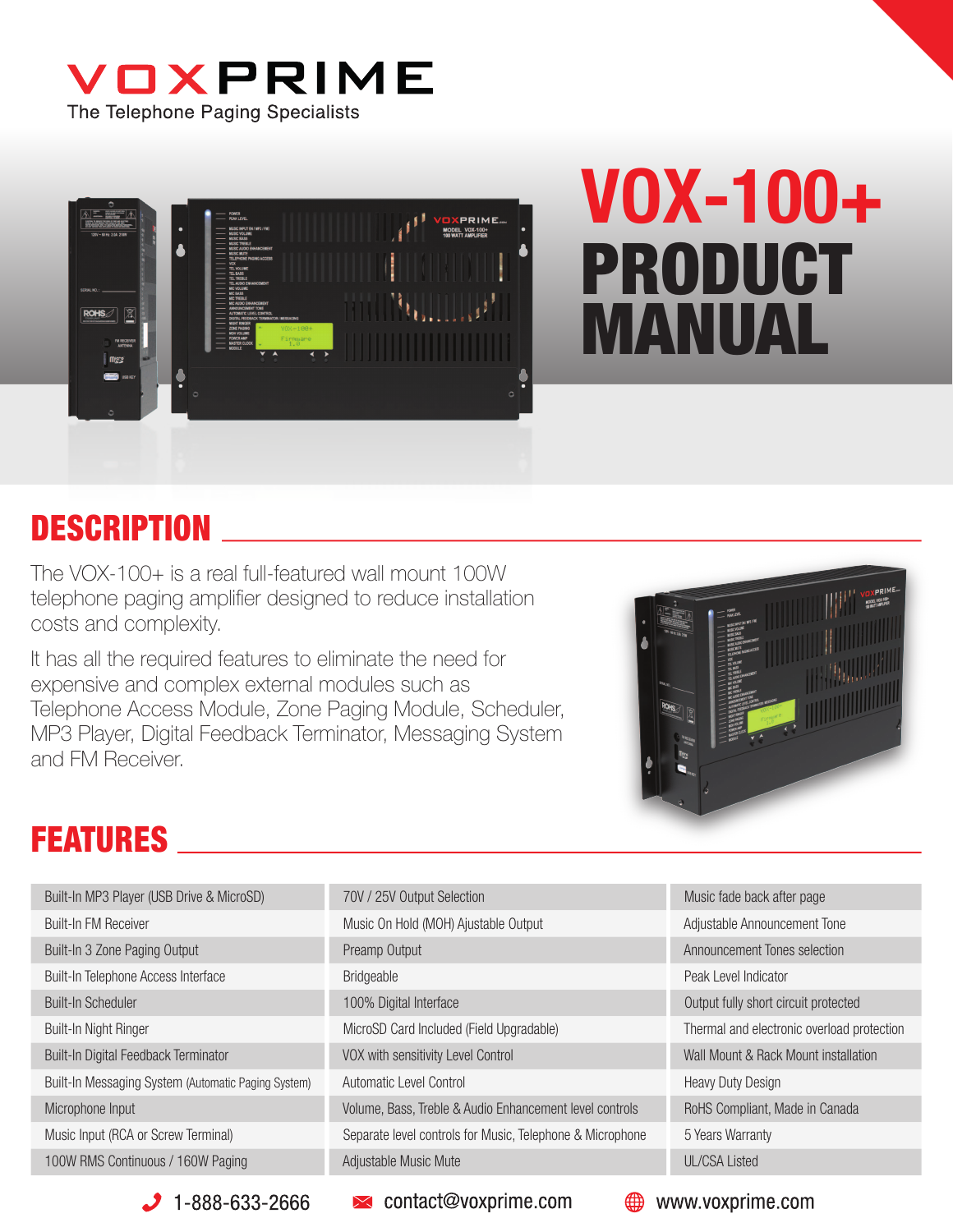## **Table of Contents**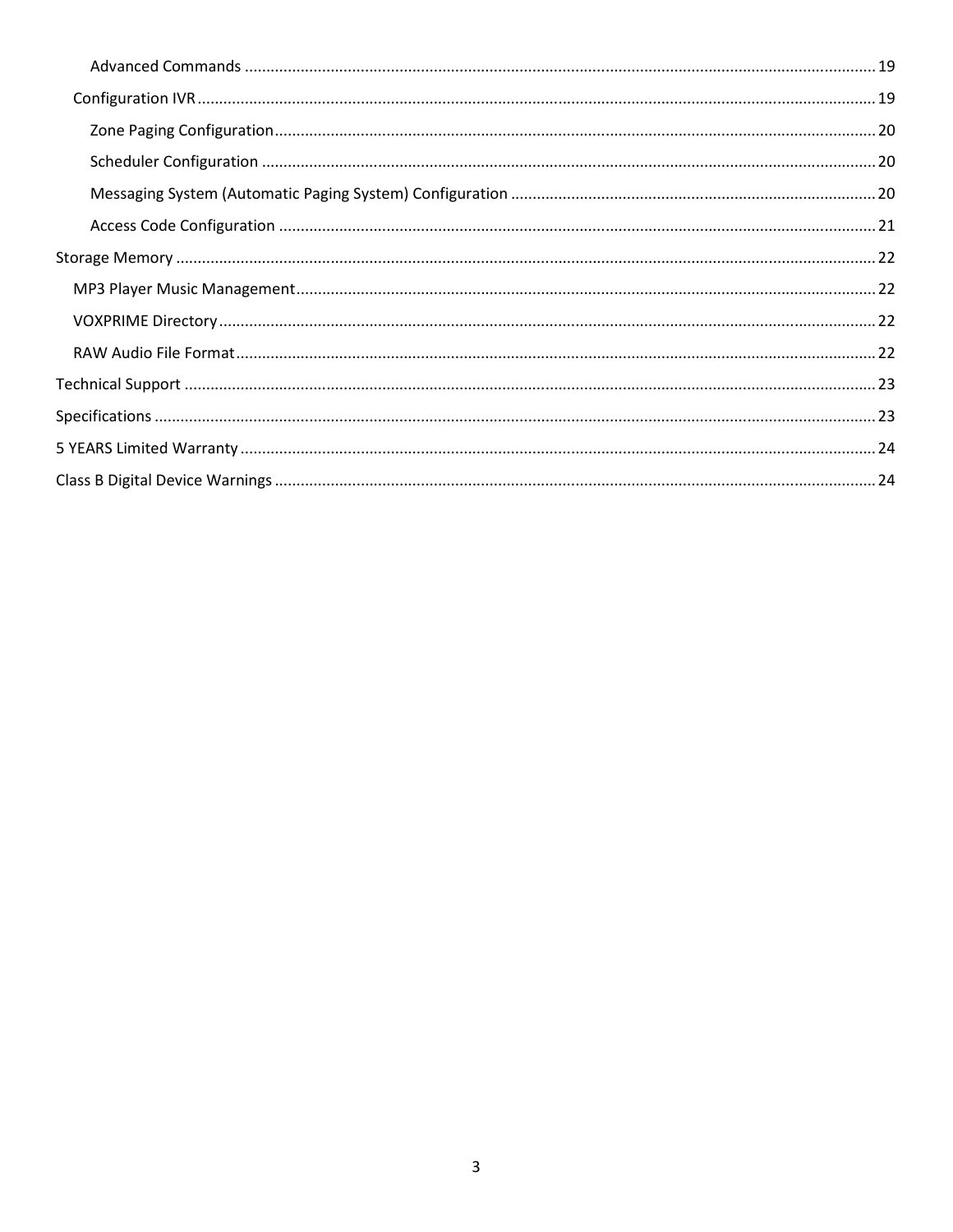### Product Overview

The VOX-100+ is a full-featured 70V/25V wall-mounted Telephone Paging Amplifier that has all the features needed for small to medium size installations without the need for additional external devices.

It's easily configured with a digital LCD display interface. Navigating through the various menus is performed using the four tactical switches. The configuration menus offer lots of flexibility and convenient options while also keeping things simple and intuitive. Certain features such as the messaging system (also known as Automatic Paging System), can only be configured through the telephone interface using DTMF commands. Other advanced configuration options such as the Scheduler can only be performed by updating configuration files located on the MicroSD card. This requires a computer that uses the free **VOXPRIME Media** Windows application.

The equipment has a built-in FM Receiver, an MP3 player and an auxiliary music input. This integrated musical system offers 3 choices of music source options. Volume, bass, treble and audio enhancement controls adjust the audio quality of the output signal for music, telephone interface and microphone independently. This flexibility allows the audio signals from each input to provide the best possible acoustic experience. The Automatic Level Control feature limits the output level of a telephone or microphone page making the difference in volume of the person paging far less noticeable.

The VOX-100+ amplifiers include a built-in night ringer that can be triggered by either a standard telephone (analog) ring signal or an external contact closure. It also includes a volume adjustable Music On Hold (MOH) output that connects the output music signal to the telephone system.



Figure 1: VOX-100+ Functional Block Diagram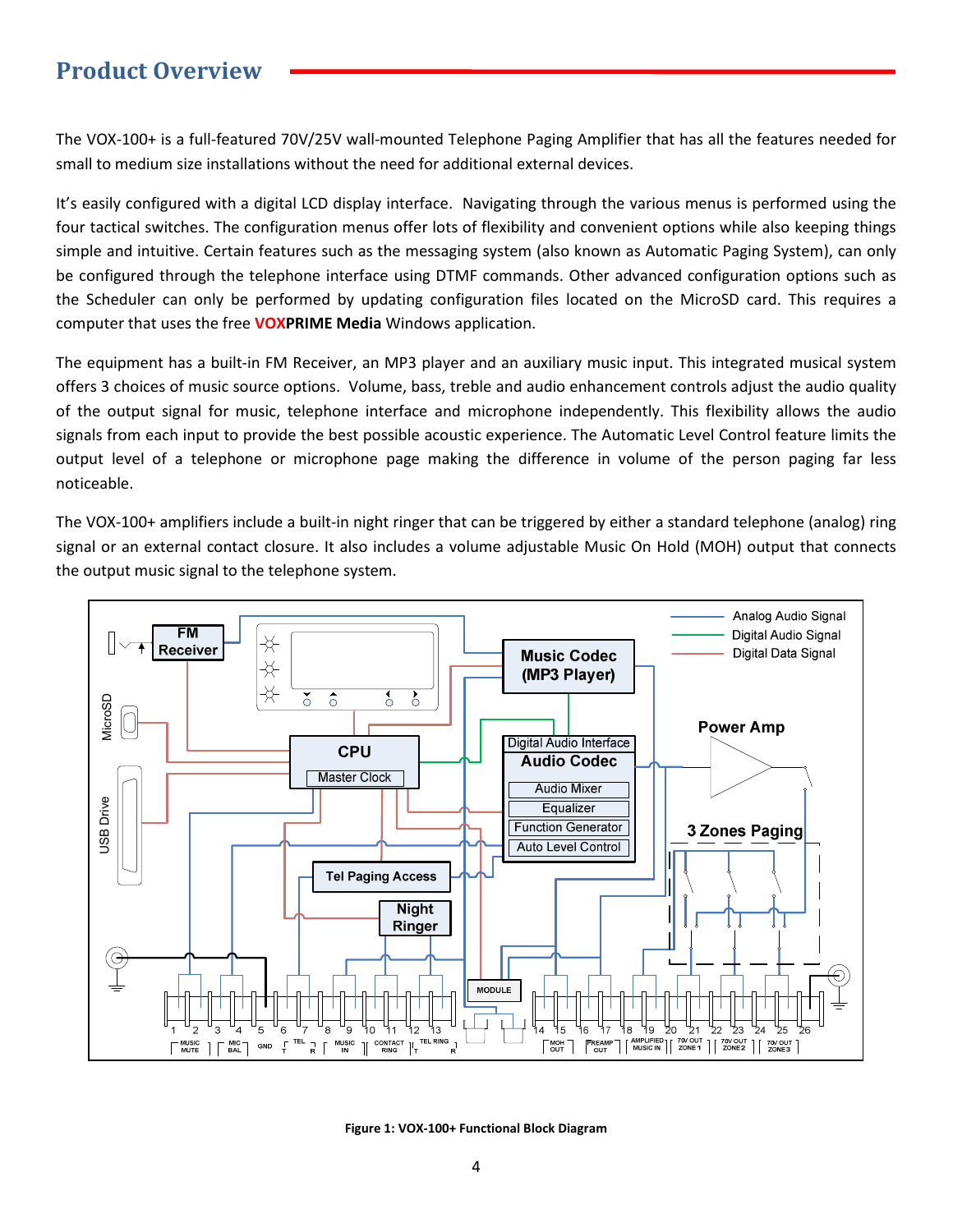#### MP3 Player

The VOX-100+ Built-In MP3 Player can be selected to provide background music (BGM). The MP3 Player will search the MicroSD of the VOX-100+ for MP3 files to play. It will also search for MP3 files if a USB drive is connected into the USB port. The operator can manually review and select the songs using the tactile switches and the LCD display. A shuffle option allows playing songs in a random sequence. The MP3 player also gives the flexibility to support multiple playlists that can be manually selected. It can also automatically follow a pre-programmed schedule managed by the built-in Scheduler.

#### Telephone Paging Access

The VOX-100+ Built-In Telephone Paging Access is designed to interface with any telephone system using the following three methods:

Page Port: If configured to interface with a telephone system's page port, the VOX-100+ will sense the telephone system's dry relay contact closure to trigger a page. If the telephone system doesn't provide a dry relay contact to indicate when a page is coming, the VOX-100+ can instead be configured to detect an audio signal on the page port using the VOX feature that will trigger a page.

Loop Start Trunk: If configured to interface with a telephone system's trunk port, the VOX-100+ will supply -48V battery to the phone system's trunk. The VOX-100+ will trigger a page when it senses that a telephone is off-hook and will terminate the page when the receiver is on-hook.

Station Access: If configured to interface with a telephone system's extension port, the VOX-100+ will sense for a 90V ring signal in order to trigger a page. To determine when to terminate the page, the VOX-100+ will sense for a CPC signal (0 VDC burst) and/or use the VOX circuit to detect a period of silence.

#### Zones Paging

The VOX-100+ Built-In Zone Paging allows the installation of speakers in three different zones (reception, warehouse, outside, etc). The Zone Paging also offers the flexibility to enable and disable each zone individually. Alternatively it can enable and disable the background music in any given zone. Other built-in features of the VOX-100+ includes the ability to take advantage of the zoning capability, such as the Microphone Input, the Night Ringer, the Scheduler, the Digital Feedback Terminator and the Messaging System.

#### Night Ringer

The Night Ringer generates a ringtone over the speakers. It is activated by a ring signal from a 90V telephone ring signal or from a contact closure supplied by the telephone system's dry contact. The Night Ringer mutes the background music while doing this using the Music Mute setting. The Night Ringer and paging have the same priority level and as a result both will be heard simultaneously.

#### Scheduler

The VOX-100+ built-In Scheduler is an advanced clock-controlled chime, tone and message generator. This feature is a cost effective way of signaling breaks in many work areas; school recess, factory shifts, breaks, lunch periods, etc.

The Scheduler feature uses the included MicroSD card (this card is currently upgradable to 128 GB) for the storage of chimes and messages. It is capable of loading CD-quality WAV file audio storage and virtually unlimited chimes/tone/messages.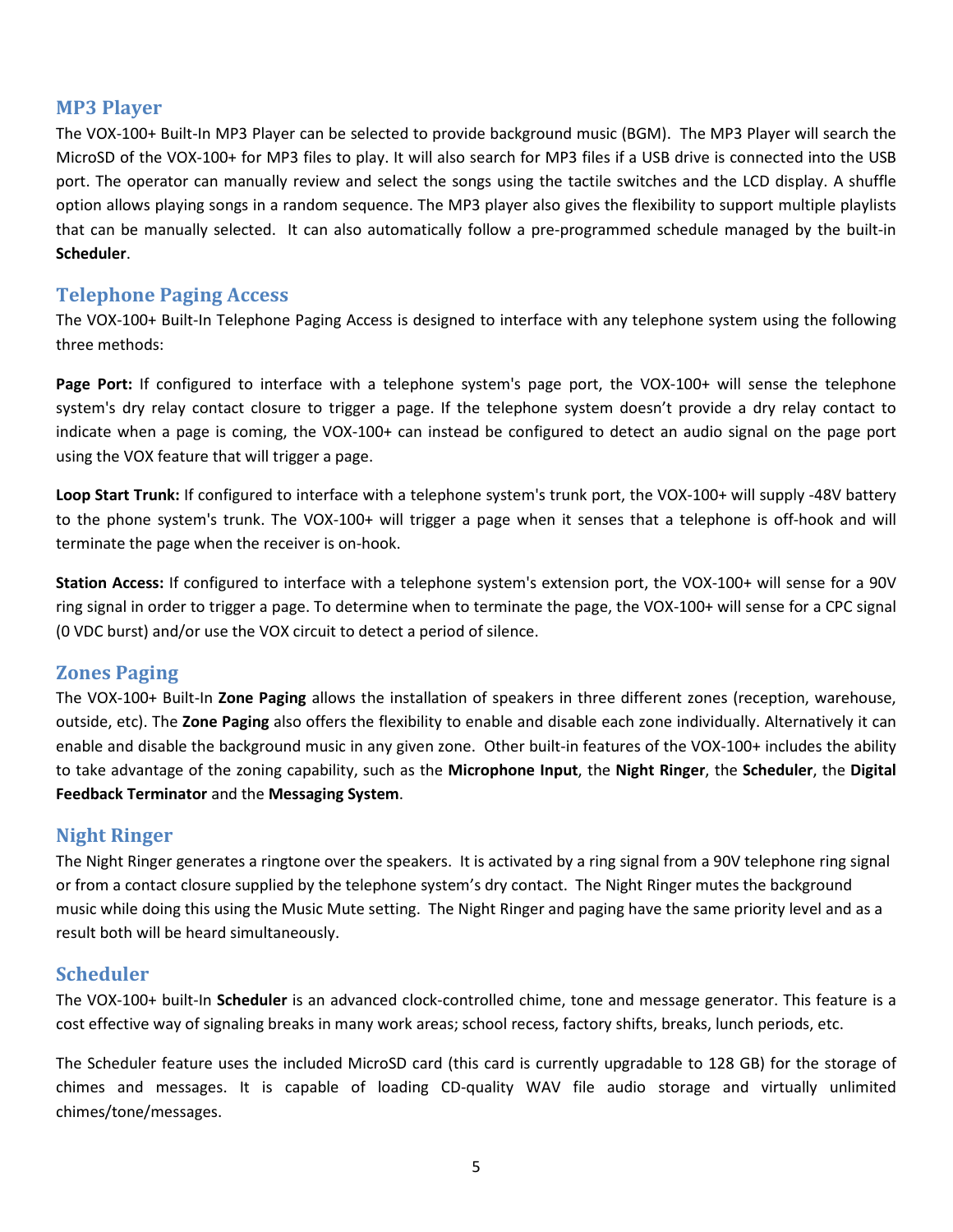The unit comes from the factory with the most common tones and chimes for schools, businesses and factories. Additional audio can be incorporated using the free VOXPRIME Media Windows application.

The Built-In Scheduler can be programmed with up to 14 schedules and an unlimited number of events allowing the operator to program an entire year or multiple years of schedules in advance. Once programmed, the operator can change the Scheduler schedules or turn it on or off remotely from any touch-tone phone.

The Scheduler is highly integrated with other built-In features of the VOX-100+. Instead of only playing audio notifications, it can also perform the following actions according to any given schedule:

- Change the music input source
- Tune the FM Receiver to a different FM frequency
- Select a different MP3 playlist or even play a specific song
- Enable/Disable any given zones or background music only (e.g. shutting down outdoor speakers/horns at night)

#### Digital Feedback Terminator

The Digital Feedback Terminator (DFT) is designed to eliminate acoustic feedback by recording and playing back a page. It can record up to 20 paged messages. Each page has a maximum length of 2 minutes. The unit can record a page while simultaneously playing back a recorded one.

The following are three major features of the Digital Feedback Terminator:

- It eliminates feedback by recording the incoming page, and then plays it back.
- It is able to repeat a page to allow for a better receptivity in noisy environments.
- It is capable of queuing up to 20 incoming pages by recording and playing them back on a first-in, first-out basis.

#### Messaging System

The Messaging System feature can store up to 99 pre-recorded messages that can be used for paging via a DTMF command or by the Scheduler. Messages can be recorded, listened to and deleted in the configuration IVR of the Telephone Access Interface. Professional Announcement messages can be uploaded in the MicroSD card instead of being recorded over the telephone and the messages can be visually managed using VOXPRIME Media.

#### USB Port

The USB Port of the VOX-100+ allows connecting a USB drive (USB Key) to the equipment. The drive can be accessed by the Built-In MP3 player to directly play the songs and playlists. The operator simply needs to copy MP3 files in the USB drive from a computer and the VOX-100+ will play them once you connect the USB Drive into the unit. Playlists are easily created by placing MP3 files in subdirectories of the drive. It is possible to buy USB drives on VOXPRIME's e-commerce. The models sold are carefully tested for optimal performance and sustained audio quality.

#### MicroSD Card

A MicroSD card is required for the VOX-100+ because it is used as the main storage memory. The equipment should not be operated if the MicroSD card is removed and it should be turned off (disconnected from the power outlet) prior to removal of the card. The MicroSD card can be easily connected to a computer using the provided adapter. The operator can copy MP3 files onto the card and manage playlists in the same way as the USB port mentioned above. The operator can also make a backup of the entire setup by copying or zipping the VOXPRIME directory located on the SD Card. The directory can easily be restored back onto the MicroSD card if needed.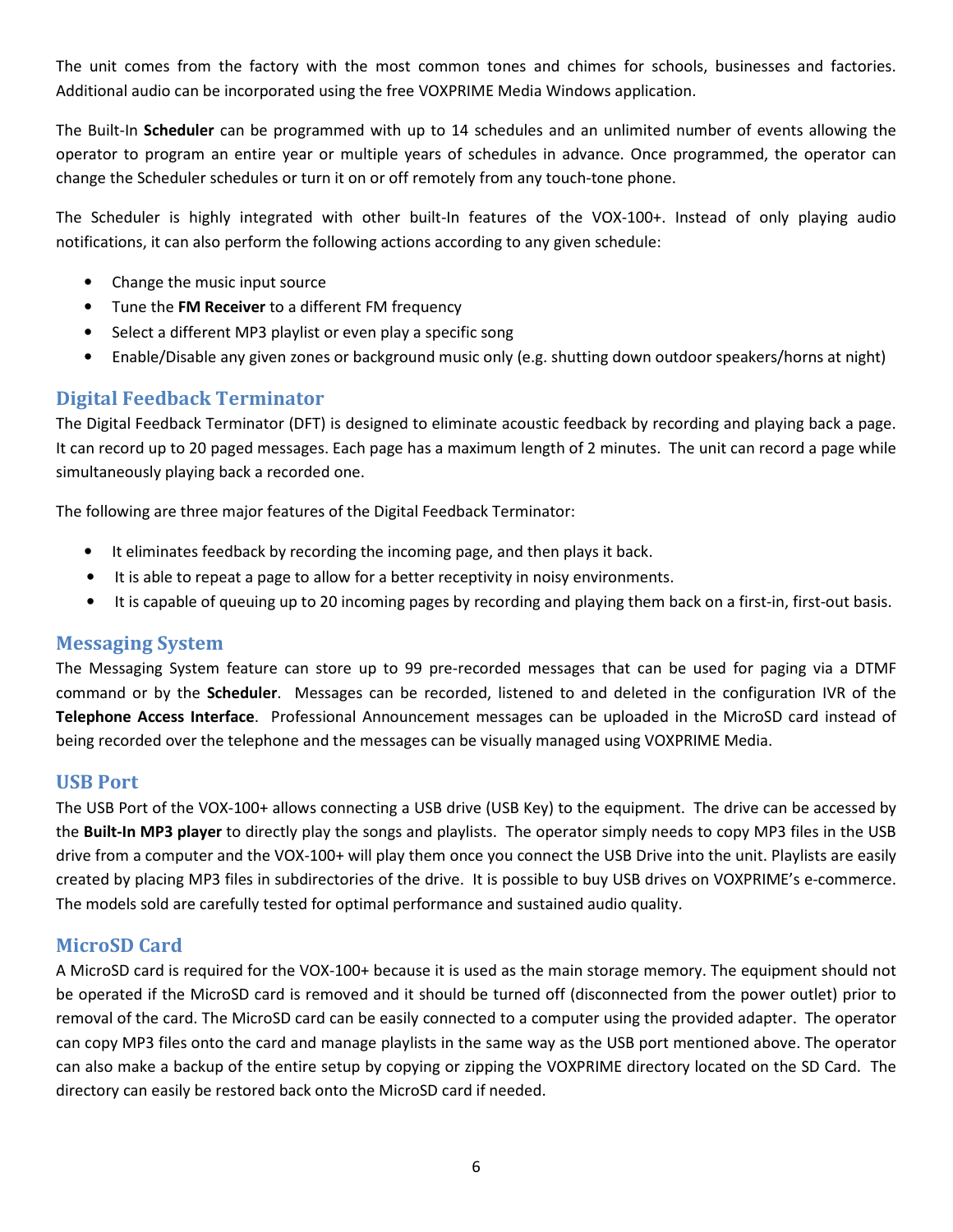The VOX-100+ is sold with an included MicroSD card. This card can be upgraded to provide extra storage for MP3 files. To swap a MicroSD, the operator needs to copy the files contained on the actual MicroSD card to another MicroSD Card using a computer. It is strongly recommended to buy the MicroSD card on VOXPRIME E-commerce. The Built-In Digital Feedback Terminator and Messaging System features require a fast and reliable MicroSD card (class 6 and above) to work effectively.

#### Expansion Module

The TPU expansion module is still under development. The expansion module will have an Ethernet interface for remote management and to update the **Scheduler's** time via the Internet time server. This module will provide extra features for more complex installations that include, but are not limited to auxiliary relays, trigger inputs and extra paging zones.

#### VOXPRIME Media

VOXPRIME Media is a free Windows application used to configure the VOX-100+ and saves the settings in the MicroSD card. It offers a graphical user interface to manage the following:

- Music playlists and songs for the Built-In MP3 Player.
- Additional announcement tones, Night Ringer ringtones, Scheduler chimes and message management from the Messaging System.
- An outlook-style calendar to manage the **Scheduler** events and daily schedules (Lunch times, breaks, etc.)

Once the operator has finished configuring the VOX-100+ settings on his computer, he simply needs to remove the MicroSD card from the VOX-100+ and connect it to his computer using the provided USB Adapter. The configuration will then be transferred over to the MicroSD Card. The last step involves inserting the MicroSD card back into the VOX-100+ in order for the new changes to become active.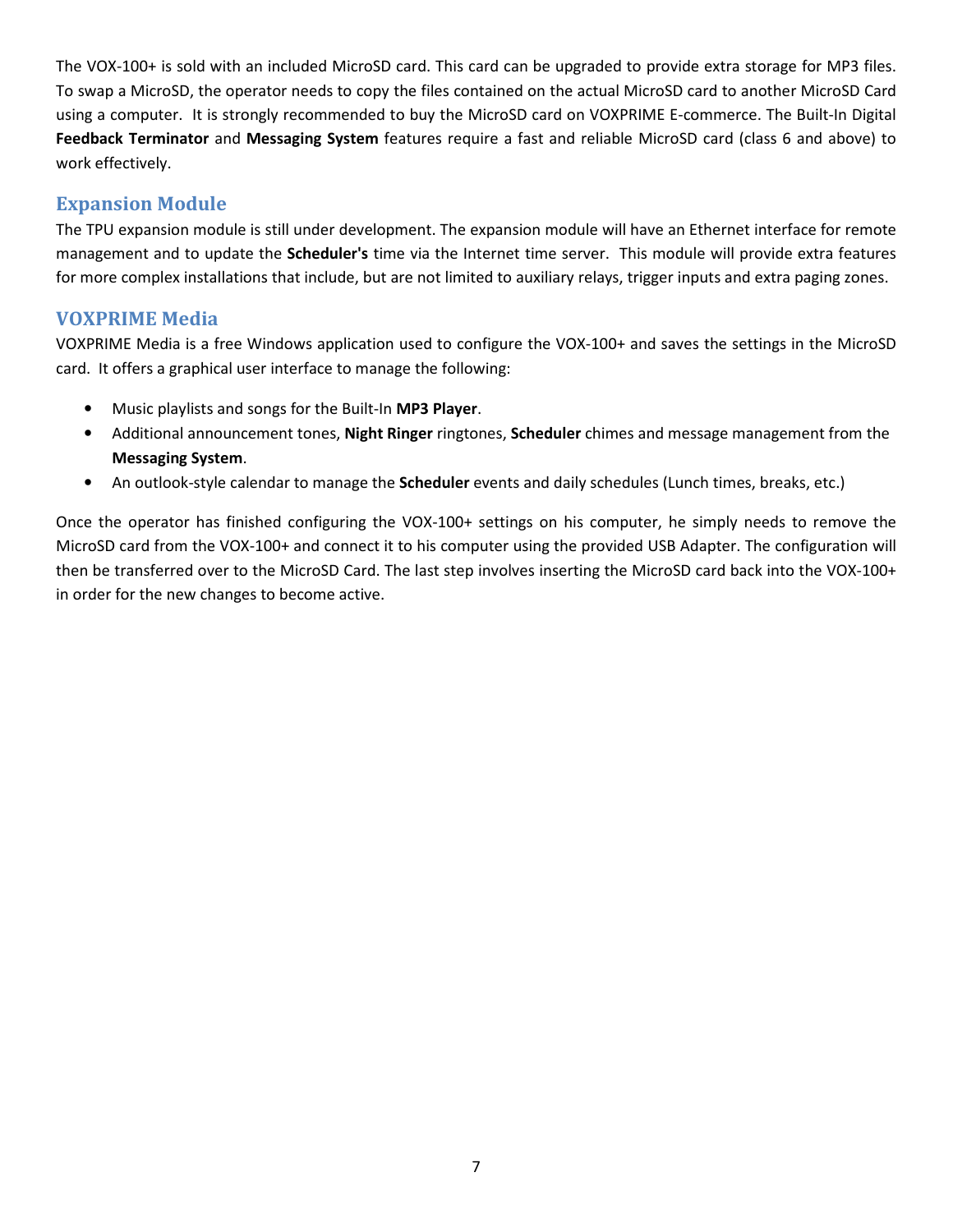## Installation

Using the provided screws, mount the amplifier on a wall, or backboard (plywood should have 3/8" minimum thickness), capable of securely supporting its weight.

Make sure no radiators or other heat producing elements are nearby. Also make sure that the area behind the amplifier allows a clear airflow and that the air slots are not obstructed.



Figure 2

The VOX-100+ Rack Mounting Kit (sold separately) is required for mounting the VOX-100+ onto a rack.

IMPORTANT: To comply with NRTL/C safety regulations, a minimum 12 inches clearance must be maintained above the unit.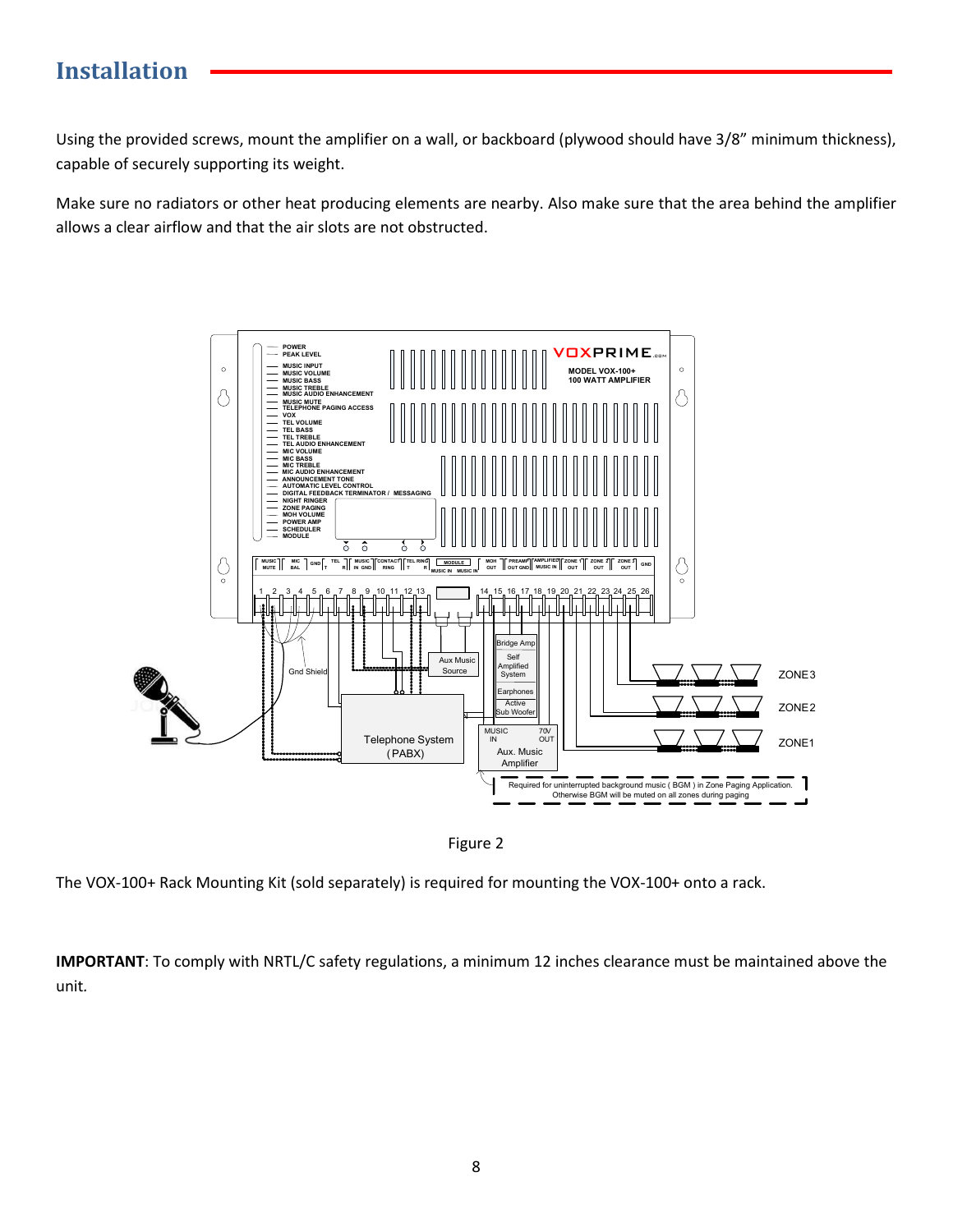#### Input Wiring Connections



Δ Music Mute PTT MIC Dry Relay Music Mute PTT MIC Contacts













#### In accordance with your particular system installation and requirements, make the following connections at the terminal blocks.

#### A) Pins 1&2 - MUSIC MUTE

Connect the telephone system page port dry relay contacts to these pins. This will activate the voice input of the amplifier and deactivate the music input (Music mute) thus cutting off the background music.

Connect the two music mute wires from a balanced Push-to-Talk microphone to these pins for microphone paging.

#### Note: This input is isolated from the unit's chassis.

#### B) Pins 3,4&5 - MIC BALANCED & GROUND

Connect the + and - wires from a balanced Push-to-Talk microphone to pin 3&4 and GND Shield to pin 5 for microphone paging. The polarity is not critical.

#### C) Pins 6&7 - TELEPHONE PORT

This port can be set as a Loop Start Trunk access, Station access or as a Page Port. The page port can be activated with the Music Mute using the dry relay contacts or VOX detection if no dry relay contacts are available on the telephone system.

If the telephone paging access is set to Page Port, and that the page port detection method is set to "Music Mute Contact". Pins 3&4 (MIC BALANCED) will be disabled.

#### D) Pins 8&9 or RCA Jacks - MUSIC IN

Connect an auxiliary music source to these terminals, noting that pin 9 is a signal ground pin. It is important that shielded cable be used to avoid any induced hum Use some RCA cables to connect the music source using the RCA jacks.

#### E) Pins 10&11 - CONTACT RING

Connect N.O. (normally open) dry relay contact from KSU or PBX to these pins.

Note : Isolated from the unit's chassis.

#### F) Pins 12&13 - TELEPHONE RING

Connect Tip & Ring from the 90V ringing source.

#### G) Pins 18&19 - AMPLIFIED MUSIC IN

Connect the output of a 70/25V auxiliary background music amplifier to these pins. This is required for multi zone installation in order to provide uninterrupted background music on zones which are not selected during paging.

You can use the Music On Hold (MOH) as the music source.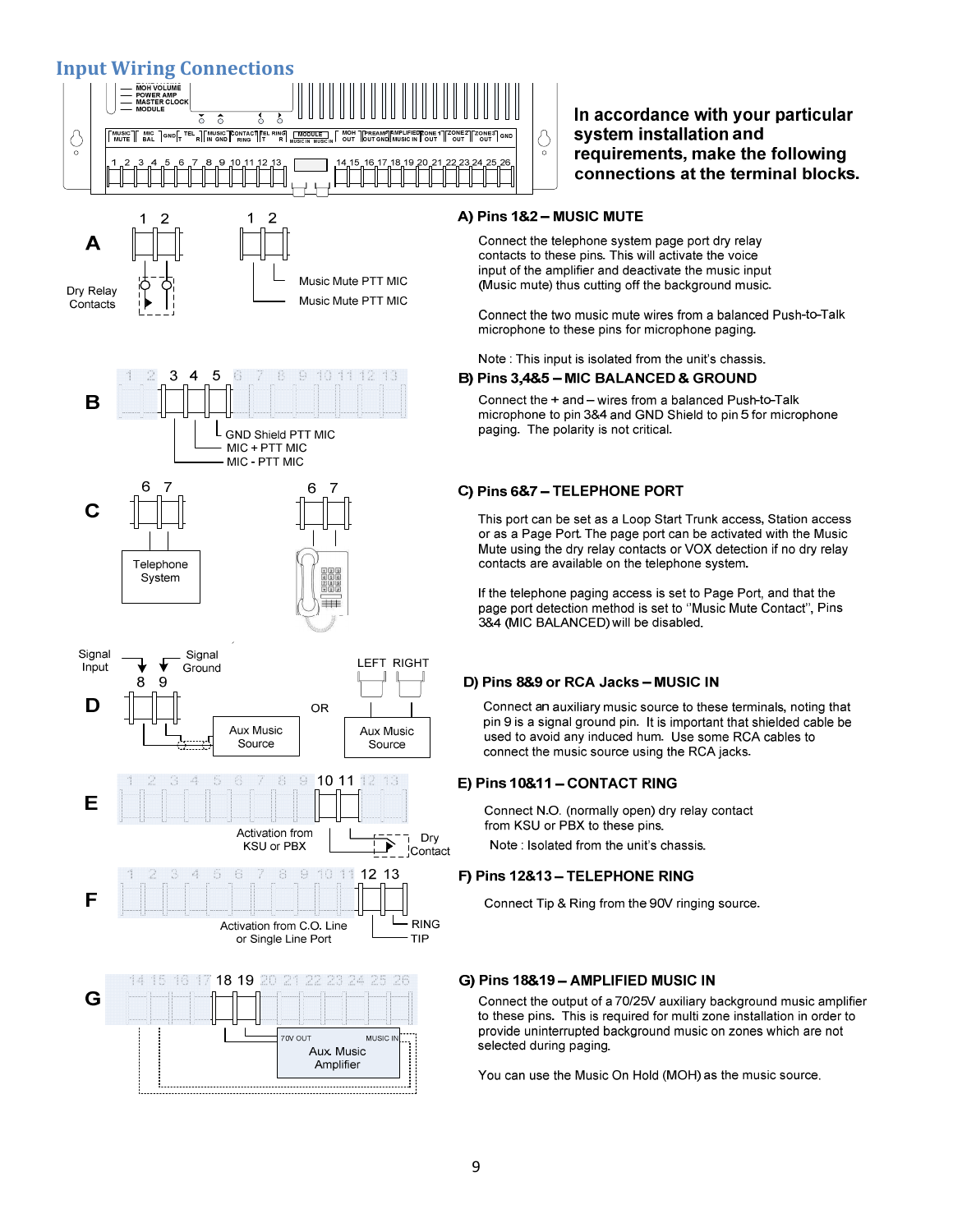#### Output Wiring Connections

**In accordance with your particular system installation and requirements , make the following connections at the terminal block s.**





16 17

**B**

**D**

#### **A) Pins 14&15 – MOH OUT**

auxiliary music amplifier input to these pins.

See in the **"Music On Hold"** section below for more details .

#### **B) Pins 16&17 – PREAMP OUT**

Connect MUSIC IN (pin 8&9) of another TPU 100+ (or any other 70V/25V amplifier ) to these pins in order to increase the total output power of the system .

See in the **"Preamp Output"** section below for more details .

#### **C) Pins 20&21, 22&23, 24&25 – ZONE 1, 2 & 3 OUT**

Connect the speaker wiring to these terminals . Follow the guidelines for Class 2 Wiring making sure that the total load does not exceed 100W.



To another TPU 100+ MUSIC IN

**D) Pin 26 – GND**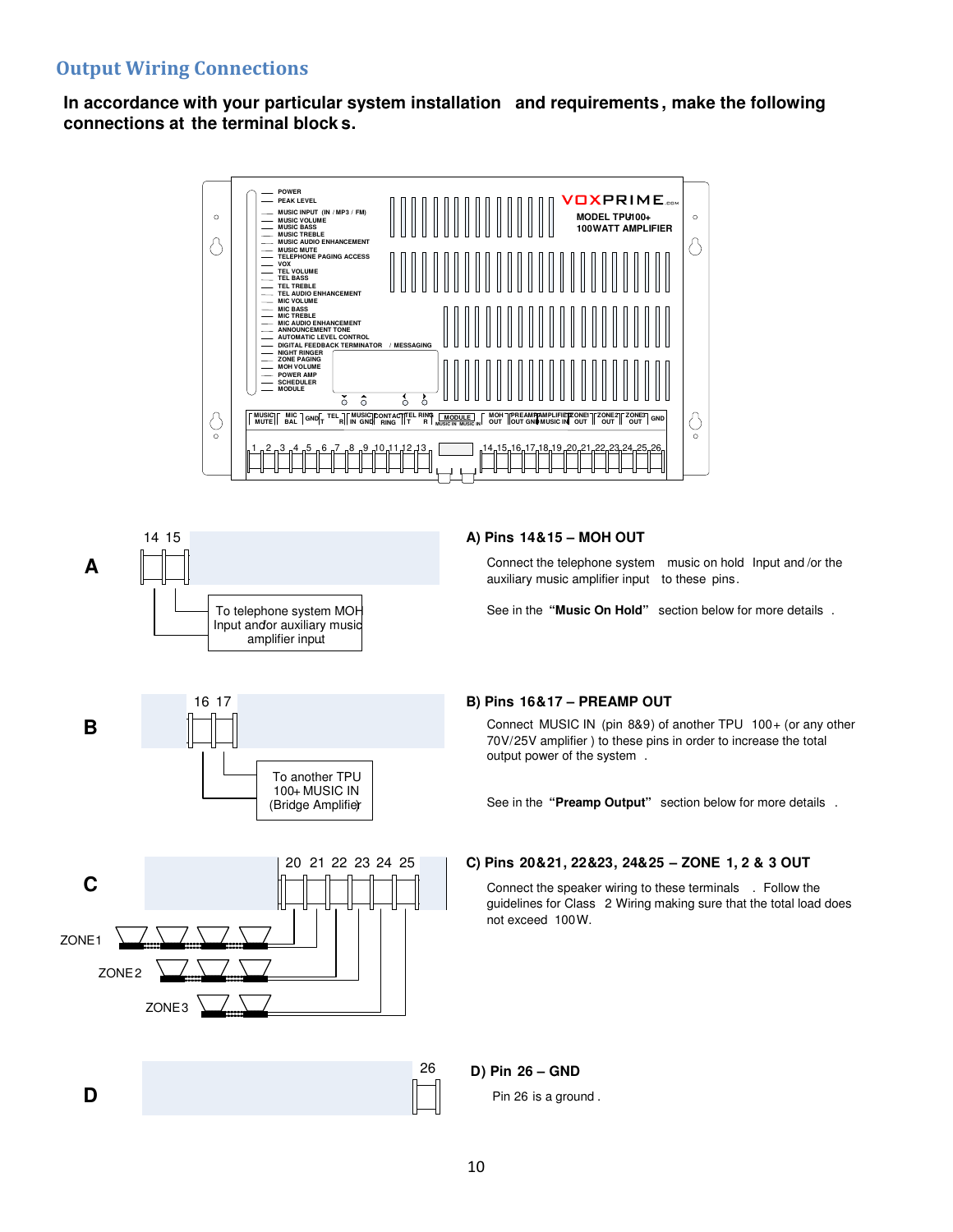#### Music On Hold

Music On Hold (MOH) is an adjustable pre-amplified music output that transmits the Background Music (BGM) signal of the VOX-100+. The purpose of this output is to feed the telephone system's music on hold input and/or the auxiliary music amplifier music input.

The Music On Hold (MOH) has an 8-ohm impedance output and its maximum output voltage is 3.3V. The majority of telephone systems have a 600-ohm impedance input for their MOH port. Other telephone systems may have 8-ohms or 10K-ohm input impedance. Since the VOX-100+ MOH output provides an 8-ohm impedance, it can be connected to any telephone system, regardless of the telephone system's input impedance.

A small disadvantage of having an 8-ohm impedance output is that of the MOH cable between the VOX-100+ and the telephone system must be within a distance of about 30 feet (9 meters). Since the MOH's output is unbalanced, it may induce noise on longer cables. However, using a shielded cable such as an RCA cable will ensure a better signal quality when using longer cables. In a typical installation, the telephone paging amplifier is normally located near the telephone system therefore this constraint will not be applicable.

In specific installations where the MOH distance is greater than 30 feet (9 meters), a 600-ohm transformer can be connected to the VOX-100+ MOH's output pins in order to change the impedance. This transformer can be purchased on VOXPRIME's e-commerce.

#### Preamp Output

The VOX-100+ Preamp Output (Pins 16&17) is the pre-amplified signal before it enters the power amplifier circuit. The audio signal transmitted at the preamp output is the same one as the 70/25V amplified output in Zones 1, 2 and 3. Note that if zone paging is enabled, the preamp output will always transmit the page regardless of the selected paging zone(s).

The Preamp Output has an 8-ohm impedance and has the same characteristics as the Music On Hold (MOH). To use the Preamp Output to feed a Self Amplified System, a 600-ohm transformer must be connected in series. This transformer can be purchased on VOXPRIME's e-commerce.

#### Scheduler Battery

In order for the Scheduler to retain the date and time during a power outage, an optional battery must be installed in the VOX-100+. The battery is a CR2032 3V coin cell and the socket to install it is accessible by removing the access cover. This battery can be purchased on VOXRPIME's e-commerce.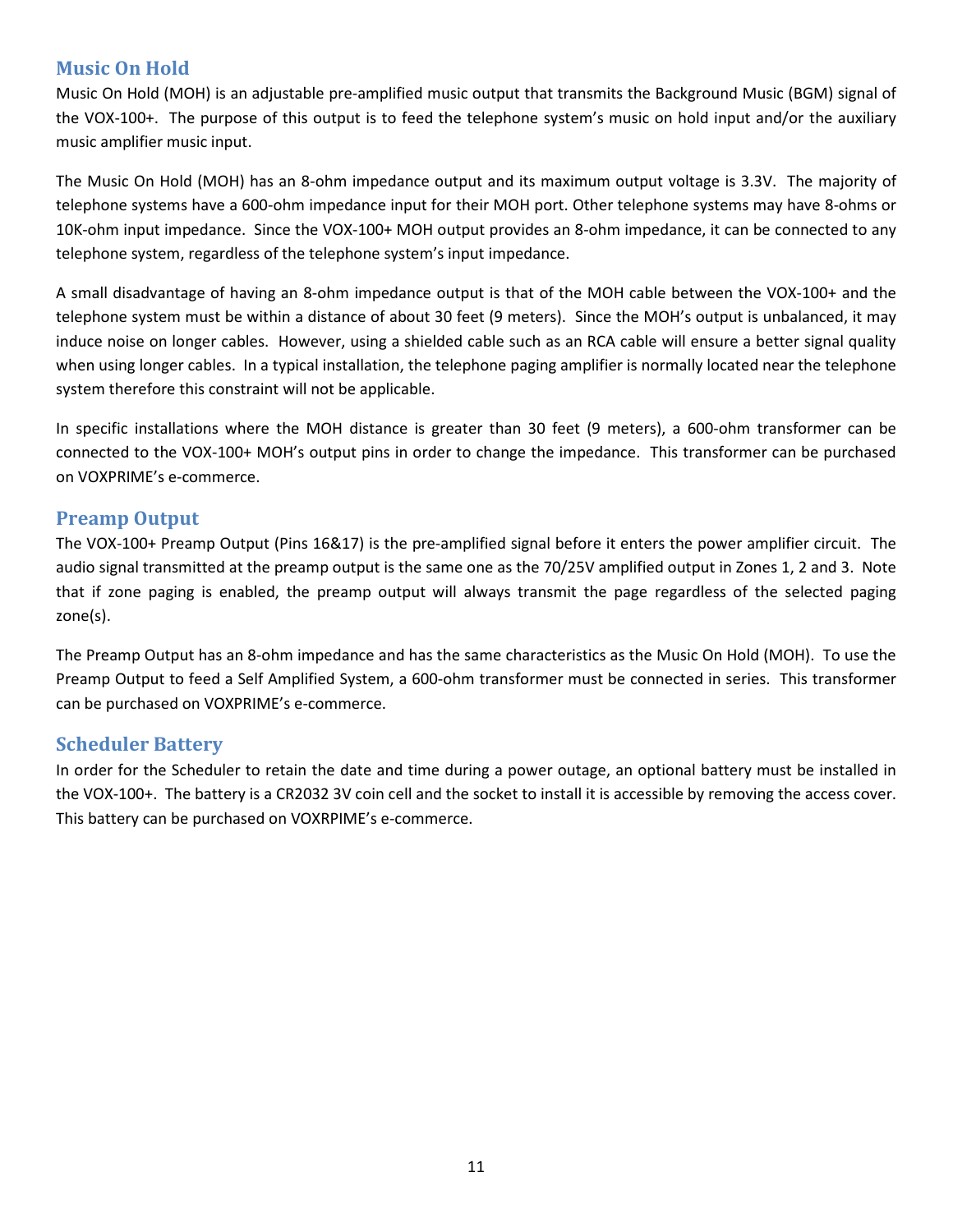#### Digital Interface Configuration Menu

Many of the VOX-100+ settings can be adjusted using its digital interface. This interface has an LCD display allowing the operator to verify or change the unit's configuration. The operator can browse through the various configuration menus using the up and down arrows and the configuration values can generally be changed using the left and right arrows.

Each configuration menu is related to a group of menus. The groups of menus are listed on the unit's chassis and each of them has a dedicated LED indicator. When browsing through the different menus using the up and down arrows, the specific group's LED indicator will light up.

The table below describes each configuration menu:

| <b>LED Indicator</b>           | Menu                                                     | <b>Description</b>                                                                                                                                                                                                                                        |
|--------------------------------|----------------------------------------------------------|-----------------------------------------------------------------------------------------------------------------------------------------------------------------------------------------------------------------------------------------------------------|
| Music Input                    | <b>Music Input Selection</b>                             | Select the desired music source: Music In / MP3 Player / FM<br>Receiver                                                                                                                                                                                   |
|                                | <b>MP3 Playlist Selection</b>                            | Select available playlists from the MicroSD card, and the USB<br>Drive if connected                                                                                                                                                                       |
|                                | <b>MP3 Music Selection</b>                               | Select a song from the desired playlist                                                                                                                                                                                                                   |
|                                | MP3 Player Shuffle                                       | Turn shuffle option on/off to randomly select a song within the<br>playlist                                                                                                                                                                               |
|                                | FM Receiver                                              | Select the desired FM channel                                                                                                                                                                                                                             |
| Music Volume                   | Music Volume                                             | Adjust the background music volume                                                                                                                                                                                                                        |
| <b>Music Bass</b>              | <b>Music Bass</b>                                        | Adjust the background music bass                                                                                                                                                                                                                          |
| Music Treble                   | Music Treble                                             | Adjust the background music treble                                                                                                                                                                                                                        |
| Music Audio Enhancement        | Music Audio Enhancement                                  | Adjust the background music Audio Enhancement                                                                                                                                                                                                             |
| Music Mute                     | Music Mute                                               | Adjust volume of background music heard when page is<br>sent/received                                                                                                                                                                                     |
|                                | <b>Telephone Input Selection</b>                         | Select the following: Page Port / Loop Start Trunk / Station<br>Access, depending on your personal system installation                                                                                                                                    |
|                                | Number of Rings Before<br>Answering                      | In Station Access mode, sets the delay before answering a page to<br>immediately answer (set to 0), or to answer after first ring burst                                                                                                                   |
| <b>Telephone Paging Access</b> |                                                          | [set to 1]                                                                                                                                                                                                                                                |
|                                | <b>CPC</b> Detection                                     | In Station Access mode: Enable/Disable the detection of a CPC<br>(Calling Party Control) pulse is issued by certain equipment<br>when the calling party hangs up. CPC is normally sent as an open<br>(0 volts DC), ranging from 250 to 900 milliseconds   |
|                                | Page Port detection method                               | In Page Port mode, determine the page detection method by<br>either monitoring the telephone system page port relay contact<br>closure connected to the VOX-100+ Music Mute Contact input, or<br>by sensing the audio signal on the port by using the VOX |
|                                | Page Timeout                                             | Set page timeout value. Value range: 1 to 200 seconds or the<br>timeout setting can be disabled                                                                                                                                                           |
|                                | Send dial tone                                           | Determine if dial tone will be sent to the telephone handset when<br>the VOX-100+ is waiting for a DTMF command                                                                                                                                           |
|                                | Microphone Page Override                                 | Determine if the microphone page request will override a page in<br>progress by cancelling it                                                                                                                                                             |
|                                | <b>Configuration IVR</b><br>(Interactive Voice Response) | Determine if the telephone access remote configuration IVR can<br>be accessed by pressing the # key. Deactivating it is more secure<br>and can prevent unauthorized personnel remotely accessing the<br>configuration menu                                |
|                                | <b>Access Code</b>                                       | View the 5 digit telephone access code to access the VOX-100+.<br>This page is displayed only when an access code is defined                                                                                                                              |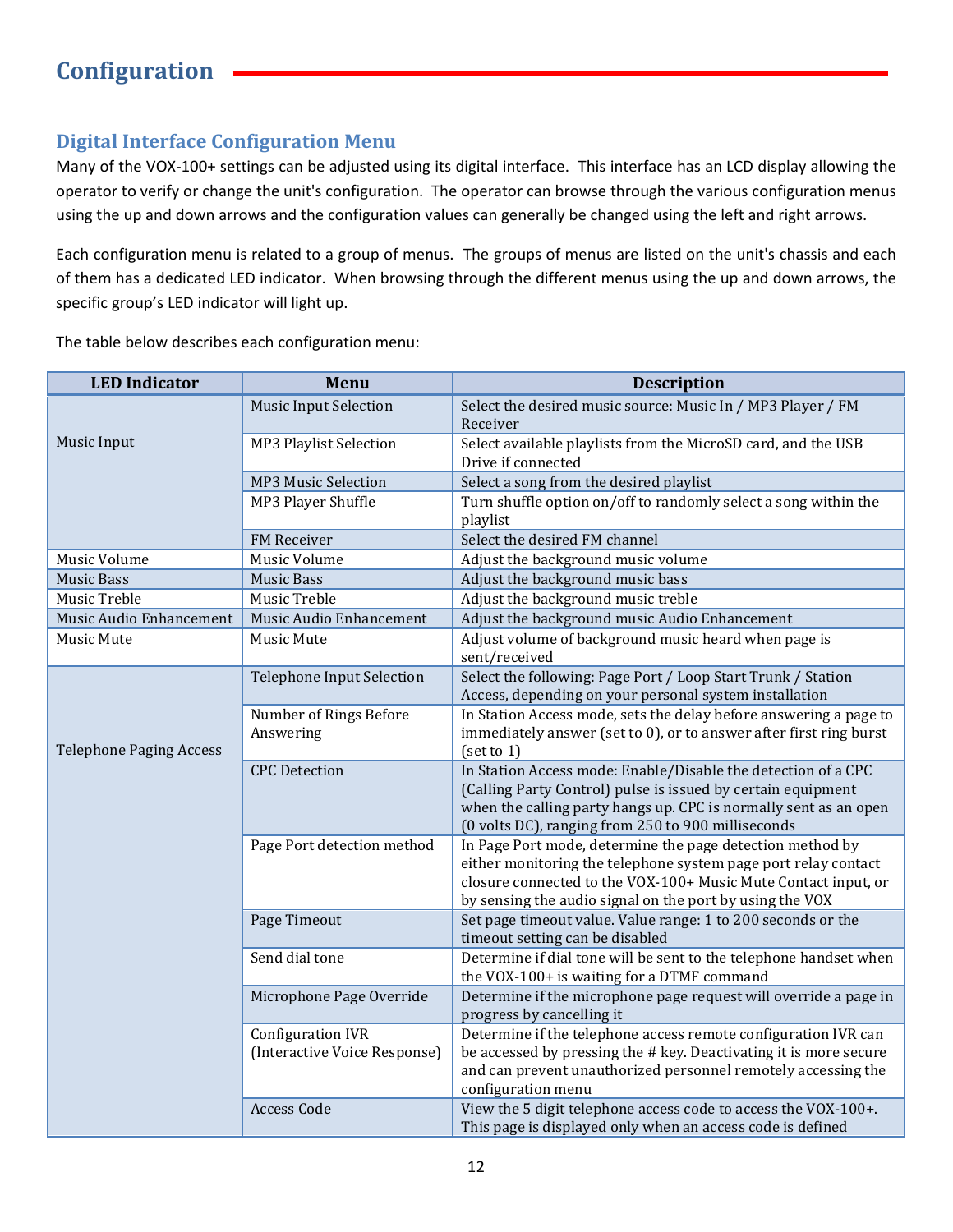| <b>LED</b> Indicator           | <b>Menu</b>                    | <b>Description</b>                                                                                                    |
|--------------------------------|--------------------------------|-----------------------------------------------------------------------------------------------------------------------|
|                                | <b>Configuration Code</b>      | View the 5-digit configuration access code to access the                                                              |
|                                |                                | configuration IVR menu. This page is displayed only when a                                                            |
|                                |                                | configuration code is defined                                                                                         |
| <b>VOX</b>                     | VOX Delay                      | Sets maximum silence period allowed for an active page. Delay<br>can be set from 1-12 seconds or VOX can be disabled  |
|                                | <b>VOX Sensitivity</b>         | Adjust the sensitivity of the VOX threshold of the Tel input                                                          |
| Tel Volume                     | Tel Volume                     | Adjust the telephone input volume                                                                                     |
| <b>Tel Bass</b>                | <b>Tel Bass</b>                | Adjust the telephone input bass                                                                                       |
| Tel Treble                     | Tel Treble                     | Adjust the telephone input treble                                                                                     |
| Tel Audio Enhancement          | Tel Audio Enhancement          | Adjust the telephone input volume Audio Enhancement                                                                   |
| Mic Volume                     | Mic Volume                     | Adjust the microphone input volume                                                                                    |
| Mic Bass                       | Mic Bass                       | Adjust the microphone input bass                                                                                      |
| Mic Treble                     | Mic Treble                     | Adjust the microphone input treble                                                                                    |
| Mic Audio Enhancement          | Mic Audio Enhancement          | Adjust the microphone input Audio Enhancement                                                                         |
| <b>Announcement Tone</b>       | <b>Output Selection</b>        | Select option for how the announcement tone will be heard:                                                            |
|                                |                                | Handset, Speakers, Handset & Speakers                                                                                 |
|                                | Announcement Volume            | Adjust the announcement tone signal level over the speakers                                                           |
|                                | <b>Tel Selection</b>           | Choose the desired announcement tone for a telephone page                                                             |
|                                |                                | from the list of tones available on the MicroSD Card                                                                  |
|                                | Mic Selection                  | Choose the desired announcement tone for a microphone page<br>from the list of tones available on the MicroSD Card    |
| <b>Automatic Level Control</b> | <b>Automatic Level Control</b> | Adjust the level at which the amplifier will begin to limit the                                                       |
|                                |                                | voice output signal                                                                                                   |
| Digital Feedback               | Digital Feedback Terminator    | Activate/Deactivate the Digital Feedback Terminator (DFT)                                                             |
| Terminator / Messaging         | Messaging                      | Activate/Deactivate the messaging system                                                                              |
|                                | Number of plays                | When DFT or messaging is enabled, select the number of times                                                          |
|                                |                                | that each message plays during the playback sequence. Choose                                                          |
|                                |                                | from 1 or 2. If multiple messages are queued, each message will                                                       |
|                                |                                | play the selected number of times before the next message is                                                          |
|                                | Delay between plays            | played<br>When DFT or messaging is enabled, adjust the pause time                                                     |
|                                |                                | inserted between each message in the playback sequence as well                                                        |
|                                |                                | as between any repeat. This delay time can be set from 1-10                                                           |
|                                |                                | seconds                                                                                                               |
|                                | Night Ringer Volume            | Adjust the night ringer volume level signal over the speakers                                                         |
| Night Ringer                   | <b>Contact Ring Ringtone</b>   | Choose the desired ringtone for contact ring (Pins 10 & 11) from                                                      |
|                                |                                | the list of tones available on the MicroSD Card                                                                       |
|                                | <b>Contact Ring Cadence</b>    | Simulate a telephone ring cadence of 2 seconds ON and 4 seconds                                                       |
|                                |                                | OFF when the contact ring signal (Pins 10 & 11) are active                                                            |
|                                | Tel Ring Ringtone              | Choose the desired ringtone for telephone ring (Pins 12 & 13)<br>from the list of tones available on the MicroSD Card |
|                                | Zone Paging Activated          | Activate / Deactivate the integrated zone paging module                                                               |
|                                | Telephone paging zones         | Select the zone(s) when the telephone page action is performed                                                        |
|                                | Allow All-Call paging          | When the telephone paging zones is set to: "DTMF selection",                                                          |
| Zone Paging                    |                                | select permission for all Zone Paging when dialing "0" (All-Call)                                                     |
|                                | Use amplified music in         | Use an amplified music source from an external music amplifier                                                        |
|                                |                                | (connected to pins 18 & 19). Required for uninterrupted                                                               |
|                                |                                | background music (BGM) in Zone Paging Application. Otherwise,                                                         |
|                                |                                | BGM will be muted on all zones during paging                                                                          |
|                                |                                |                                                                                                                       |
|                                | Zone 1                         | Configure each individual zone. The configuration options are as                                                      |
|                                | Zone 2                         | follows:                                                                                                              |
|                                | Zone 3                         | - Zone Enabled: Enable/Disable the zone                                                                               |
|                                |                                | - Background Music: Enable/Disable BGM in the zone                                                                    |
|                                |                                | - Microphone Page: Enable/Disable microphone page in the zone                                                         |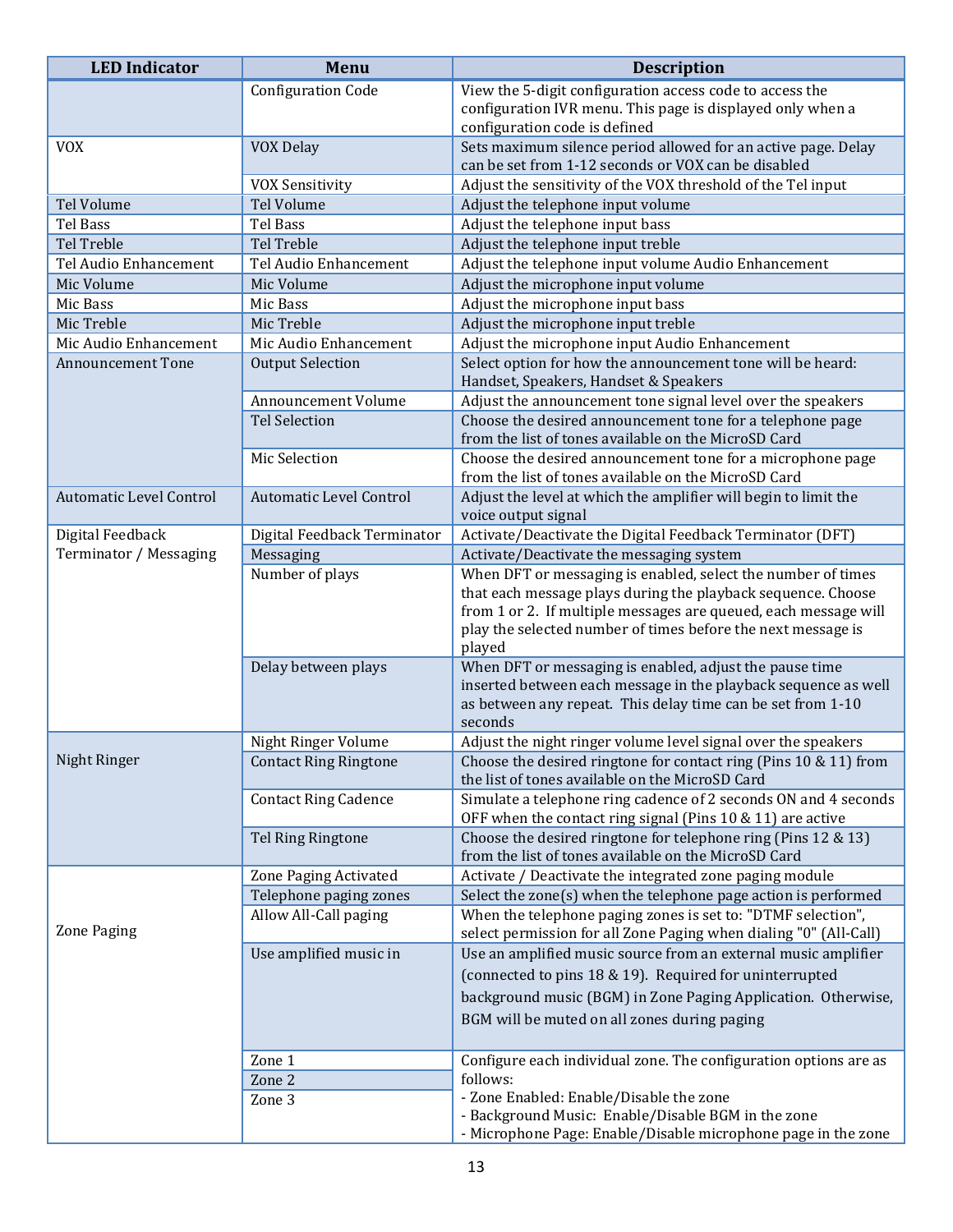| <b>LED</b> Indicator | Menu       | <b>Description</b>                                                                                                                                                                                                |
|----------------------|------------|-------------------------------------------------------------------------------------------------------------------------------------------------------------------------------------------------------------------|
|                      |            | - Zone Group: Include this zone in the selected zone group<br>- Contact Ring: Include Night Ringer activated by Contact Ring in<br>the zone<br>- Tel Ring: Include Night Ringer activated by Tel Ring in the zone |
| MOH Volume           | MOH Volume | Adjust the Music On Hold volume level                                                                                                                                                                             |
| Power Amp            |            | Indicates the Power Amp status                                                                                                                                                                                    |

#### VOX

The VOX is a circuit that monitors the audio signal of the telephone port. The sensitivity of the VOX circuit can be adjusted to allow a page to be properly detected based on its signal level instead of being treated as ambient noise. The VOX can be used to detect a page request and also to determine when a page has finished.

For example, when the Telephone Paging Access input selection is set to Page Port and the detection method is VOX, the VOX will be used to trigger and end the page. Another example is when the Telephone Paging Access input selection is set to Station Access, the VOX can be used to determine when a page is over when the specific phone system does not send a CPC signal.

Adjusting the VOX sensitivity threshold of the TEL input can be performed using the following steps:

1) Set the VOX sensitivity to 100%.

2) Have someone make a page call. You will notice the VOX being triggered by the flashing VOX LED. During the page call decrease the VOX control until the VOX circuitry is not triggered by the background noise but only when the person is speaking.

3) If the VOX function has a tendency to drop out, increase the control by an additional 10% and leave it on this setting.

#### Notes

1) The absence of speech for more than 3 seconds (VOX Delay factory preset) will suspend the VOX circuit and will allow the background music to resume since the page has been terminated.

2) This adjustment is critical and may require some experimentation.

3) The VOX Delay is adjustable (1 position up in the menu). The setting range is from 1-12 seconds.

#### Automatic Level Control

#### Setting Procedure

1) Disable the AUTOMATIC LEVEL CONTROL by setting it to 0%.

2) Send a page and set the TEL VOLUME and / or MIC VOLUME to the desired level while speaking softly and distinctly. 3) Then speak loudly and gradually increase the AUTOMATIC LEVEL CONTROL until it reaches a similar loudness to when you are speaking softly.

#### Announcement Tone

An announcement tone can be used to indicate an incoming page.

The first menu is the Announcement Tone Output Selection. This selects when the Announcement Tone will be played. This menu has the following options: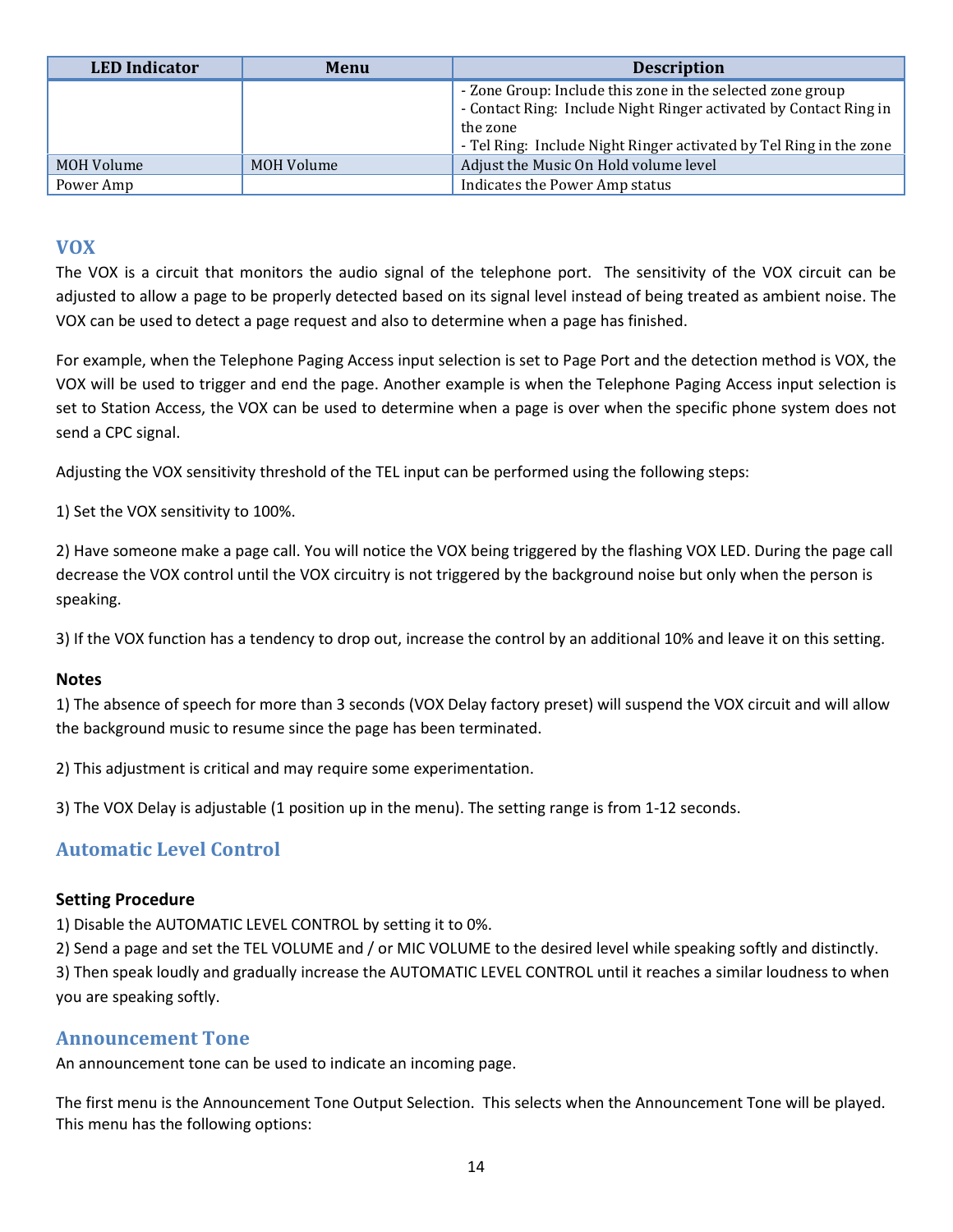- NONE: No Announcement Tone will be played.
- Handset: The announcement tone will be played in the handset only.
- Speakers: The announcement tone will be played in the speakers only.
- Handset & Speakers: The announcement tone will be played in both outputs.

The second menu is the Announcement Volume. This sets the announcement tone volume. When the operator changes the volume, the announcement tone is played in the speakers so the operator is able to hear the announcement tone at the chosen volume level.

The third menu is the Announcement Tone Tel Selection. This selects the Telephone Paging Announcement Tone. The VOX-100+ comes factory installed with a selection of Announcement Tones. The operator can customize or add additional tones using VOXPRIME Media application.

The final menu is the Announcement Tone Mic Selection. This sets the Microphone Paging Announcement Tone. The operator can also customize this feature using VOXPRIME Media application.

#### Night Ringer

The Night Ringer generates a ringtone over the speakers. It is activated by a signal from a 90V telephone ring, or from a contact closure supplied by the telephone system's dry contact or by other contact closures such as doorbells and alarms.

The first configuration menu sets the Night Ringer Volume. This volume level determines how loud the ring tones will be played in the speakers when the input conditions are met to trigger them. When the operator changes the volume, the selected ringtone is played on the speakers to allow the operator to hear the ringtone at the new volume level.

The second menu is for the "Contact Ring Ringtone". The operator can select the desired Ringtone for the Contact Ring input. The VOX-100+ comes factory installed with a small selection of ringtones. When a new selection is made, the selected ringtone is played in the speaker to allow the operator to hear the new selected ringtone.. The operator can customize or add additional ringtones using the VOXPRIME Media application.

The third menu is "Contact Ring Cadence". It can be enabled or disabled. This is to simulate a telephone ring cadence which is 2 seconds on and 4 seconds off if the telephone system dry relay contacts is activated for the entire ringing process.

The last menu is Tel Ring Ringtone. The operator can select the desired Ringtone for the Tel Ring input.

#### Zone Paging

The "Telephone Paging Zones" menu allows the operator to select which zone or zone group to activate when creating a page for telephone paging access. This menu has the following options:

- DTMF Selection
- All Zones
- Zone 1
- Zone 2
- Zone 3
- Zone Group 1
- Zone Group 2
- Zone Group 3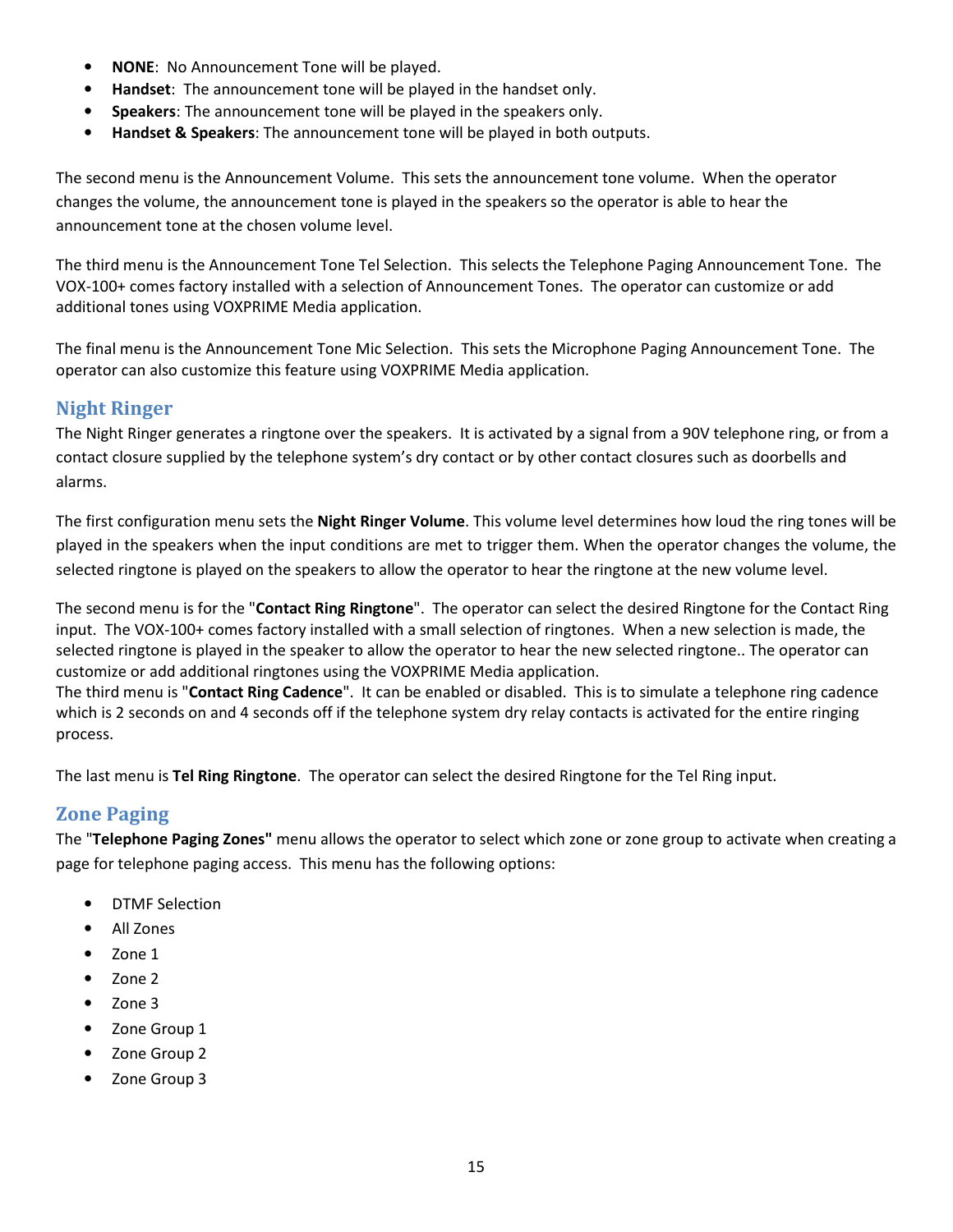DTMF Selection lets the operator manually select the desired zone using the telephone keypad. The other option configures the zones that the telephone access will page, but the operator will not be able to select them when making a page.

The "Use amplified music in" menu has to be selected when the background music is provided by an auxiliary music amplifier. Its 70V output has to be connected to pins 18&19 of the VOX-100+. The amplified music input is used to provide uninterrupted music in zones that are not selected during a page. If no auxiliary music amplifier is used to provide an amplified music signal, the background music will be muted on all zones during a page.

#### Zone Configuration

There are configuration menus for each zone and they can all be individually configured. For these menus, the operator must use the left and right navigation arrows to select the check box they wish to change. The up and down arrow keys will change the value of the selected check box.

The first check box either enables or disables the Zone. Note that the **Scheduler** can manage this action based on a predetermined schedule. This can be useful in many situations. For example, a VOX-100+ installed at a car dealer can automatically be configured to shut down the outside zone at night to prevent disturbing the surrounding neighborhood and to turn it back on in the morning.

The second check box affects the background music only. The Scheduler can also manage this action. Using the car dealer example again, it can be convenient for the outside zone to only page and not provide background music.

The third checkbox enables and disables the microphone page feature. When performing a page using a microphone, the page will only provide an output for the zones when this checkbox is enabled.

Checkbox four includes or excludes the zone from the zone groups. When the operator initiates a page and selects a zone group, the zones in this group can be selected or deselected for the page.

The last checkbox enables or disables the contact ring and telephone ring from the zone. For example, if the night ringer were used for a doorbell using the contact ring input, it may be convenient to hear it inside the building only and not outside.

#### Music On Hold

Music On Hold (MOH) is an adjustable pre-amplified music output that transmits the Background Music (BGM) signal of the VOX-100+. The purpose of this output is to feed the telephone system music on hold input and/or the auxiliary music amplifier music input. The output volume level can be adjusted via the digital interface, so the telephone system's music will be heard at the desired level when on hold. This output does not transmit the pages in progress, the night ringers or any audio announcement.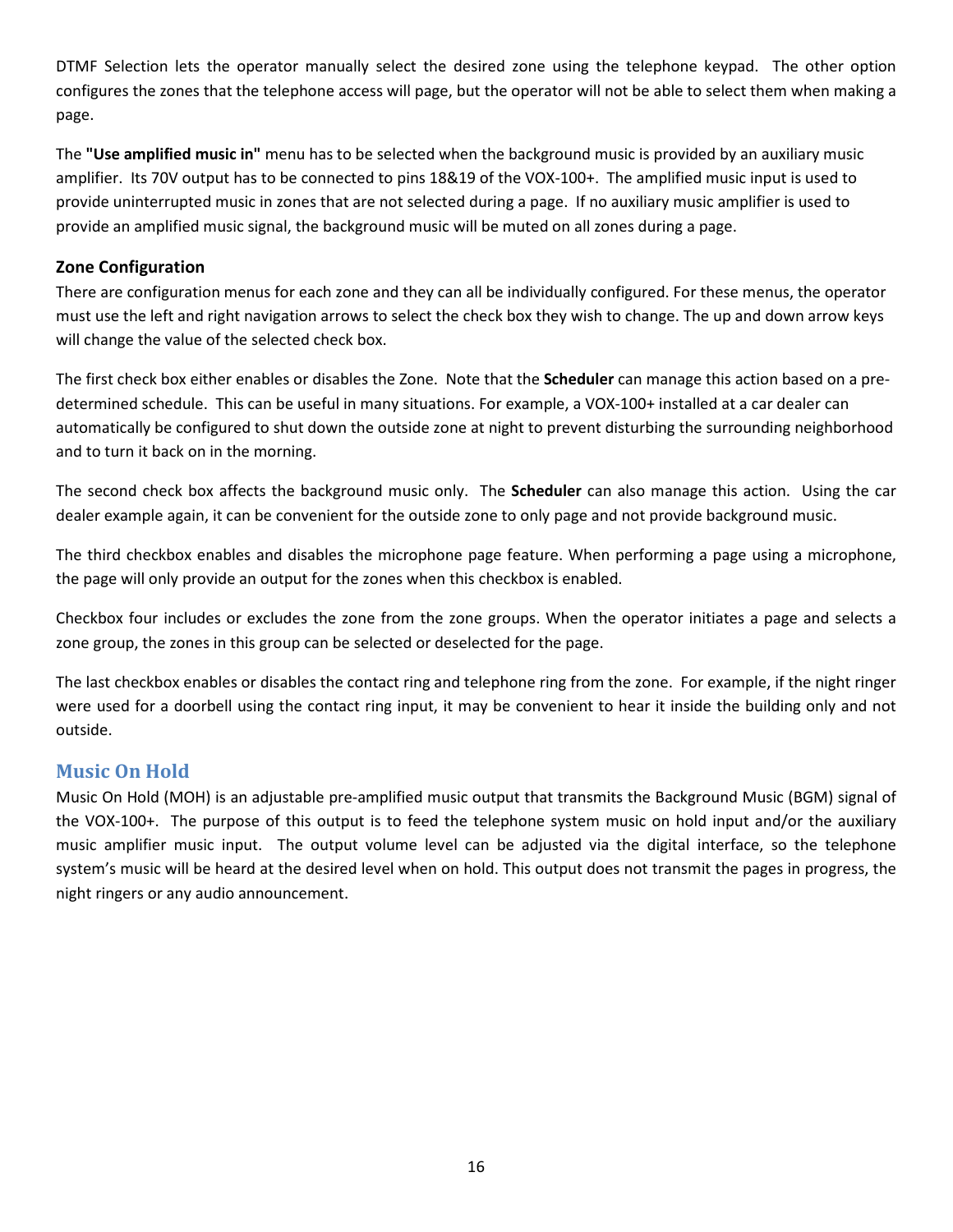## **Operation**

#### LED Indicators

The VOX-100+ has different LEDs to indicate various statuses and conditions. The Power and Peak Level LED indicator is dedicated to the display of status information. All the other LED indicators are used to help navigate the configuration menus.

However, when the operator is not browsing through the various configuration menus, the unit displays the main page (which indicate: "VOX-100+" on the first line). When on the main page, some of these LEDS have an alternative purpose. They also indicate some of the operating conditions of the unit.

The table below lists the different LED indicators and describing their function when indicating a particular operating condition.

| <b>LED</b> Indicator                          | <b>Description</b>                                                                                                                                                                                                                                                                                               |
|-----------------------------------------------|------------------------------------------------------------------------------------------------------------------------------------------------------------------------------------------------------------------------------------------------------------------------------------------------------------------|
| Power                                         | Indicates that the amplifier is powered                                                                                                                                                                                                                                                                          |
| Peak Level                                    | Indicates when the speaker output signal level is approaching its maximum level. This indicator should<br>flash intermittently on loud peaks only. If it illuminates steadily then there is some distortion. Decrease<br>the volume control for the appropriate input until the indicator flashes intermittently |
| Music Mute                                    | Indicates that the background music is muted by the Music Mute feature                                                                                                                                                                                                                                           |
| <b>Telephone Paging</b><br>Access             | Indicates the connection on the Telephone port                                                                                                                                                                                                                                                                   |
| <b>VOX</b>                                    | Indicates the detection of a voice signal on the telephone port                                                                                                                                                                                                                                                  |
| Announcement<br>Tone                          | Indicates that an Announcement Tone is being played                                                                                                                                                                                                                                                              |
| Digital Feedback<br>Terminator /<br>Messaging | Indicates that a message is being played. When the LED is blinking it indicates that a message is being<br>recorded                                                                                                                                                                                              |
| Night Ringer                                  | Indicates that a condition on the night ringer is triggering it                                                                                                                                                                                                                                                  |
| Zone Paging                                   | Indicates that a page is in progress                                                                                                                                                                                                                                                                             |
| Scheduler                                     | Indicates that the Scheduler is playing an audio announcement                                                                                                                                                                                                                                                    |

#### Telephone Access

The operator can access the VOX-100+ via the telephone port by dialing the trunk access number, station access number or via the page port. When the connection with the VOX-100+ is established, the page can start immediately or wait for a touch-tone (DTMF) command, depending on how the VOX-100+ is configured. When one of the following features is enabled, the VOX-100+ will wait for touch-tone command instead of immediately initiating a page:

- Messaging System
- Zone Paging, when then "telephone paging zones" option is selected to: "DTMF Selection"
- Configuration IVR

#### Telephone Access Code

To restrict the VOX-100+ telephone access from unauthorized access, a 5-digit security access code can be created in the Configuration IVR settings. After an access code has been created, the operator will hear three consecutive tones to indicate the access code should now be entered. The operator must correctly enter the access code to be able to send a page or perform a DTMF command.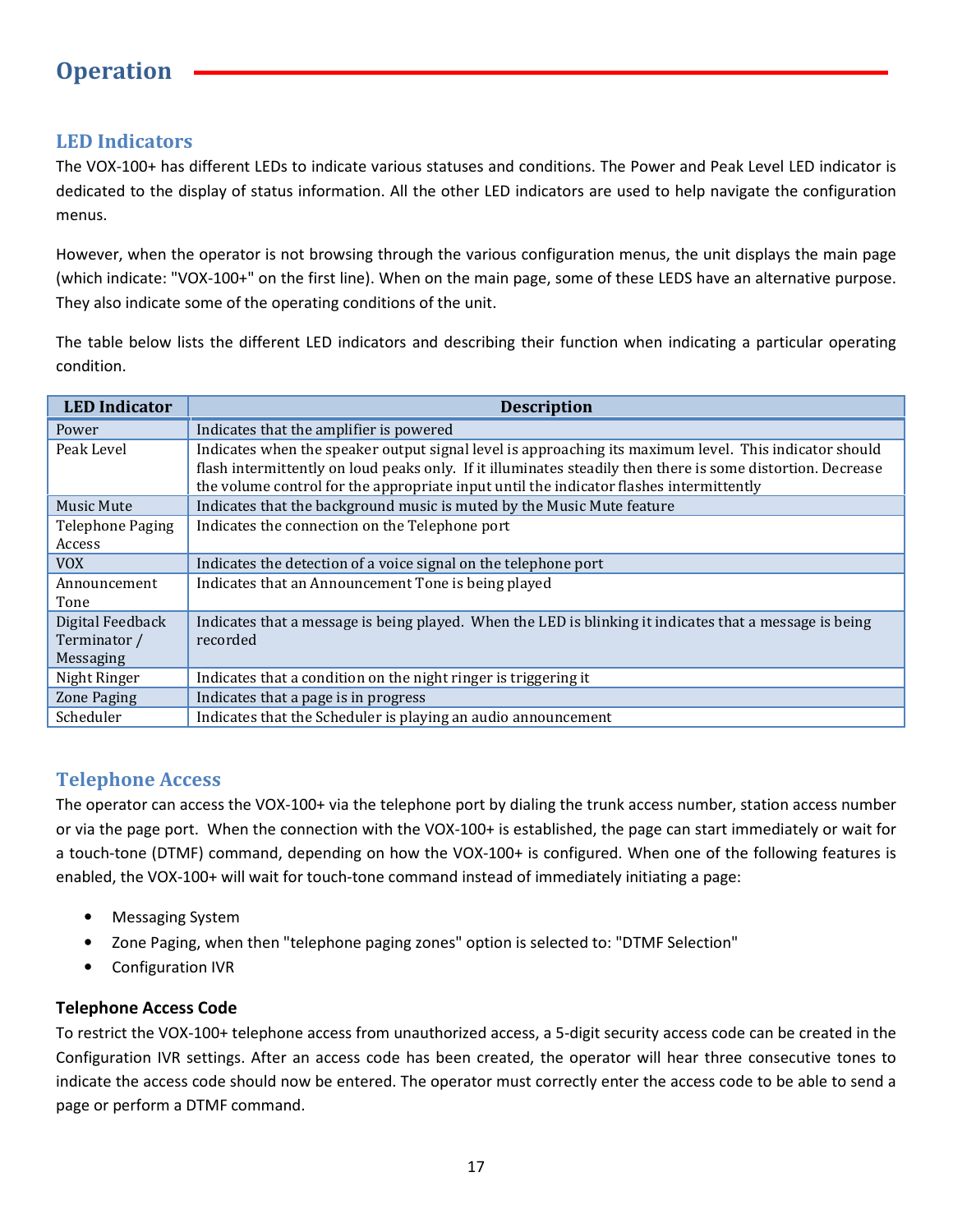If the access code becomes lost, it is possible to retrieve it by consulting the digital Interface of the VOX-100+. The access code will be displayed in a menu at the end of the Telephone Paging Access section. Due to this feature precautions should be taken to restrict physical access to the VOX-100+ to trusted personnel only.

#### Paging

When a page is triggered, the VOX-100+ will send an announcement tone to the paging zone(s) and/or the telephone headset if that feature is enabled. The operator can then speak and generate his page. To complete the page the operator should hang-up the telephone or press the "#" key. The VOX-100+ will interrupt the page if the selected time limit has been reached or if the VOX has not detected any signal for 3 seconds (factory preset) or as selected in the VOX DELAY configuration menu.

#### Digital Feedback Terminator

When the Digital Feedback Terminator (DFT) feature is enabled, the operator must first record his page. The page will then be played back once the recording is completed. The message will be queued if other pages are pending.

When a DFT recording starts, an audible beep will be transmitted to notify the operator that the paging message is being recorded. When the operator finishes recording the message they can either dial the "#" key or simply hang up. If the operator wants to cancel the page they can dial "##" within 1 second. If the operator wants to bypass the DFT they can dial "\*". This will initiate a regular page.

#### Touch Tone Commands

When the VOX-100+ requires the operator to select a command, it will wait for a DTMF command instead of paging immediately when the telephone access is established. If the "Send dial tone" option is enabled, the operator will hear a dial tone signal in the telephone handset to notify them that they must dial a command. When telephone access is established, it goes to the "Main Menu" first.

#### Main Menu

On the Main Menu the operator can select a zone to page, go to the advanced options or go to the Configuration IVR. The following table describes the list of DTMF commands the operator can select in the main menu:

| <b>DTMF</b>   | <b>Description</b>                           |
|---------------|----------------------------------------------|
| 1             | Paging Zone 1                                |
| $\mathcal{L}$ | Paging Zone 2                                |
| 3             | Paging Zone 3                                |
| 0             | All-Call paging (If the option is enabled)   |
| $\ast$        | <b>Advanced Command</b>                      |
| #             | Configuration IVR (If the option is enabled) |

If a zone is invalid or disabled, an error tone will be transmitted and the operator will be allowed to try another option. If the Zone Paging is disabled, selecting any digit from 0 to 9 will automatically page in all zones.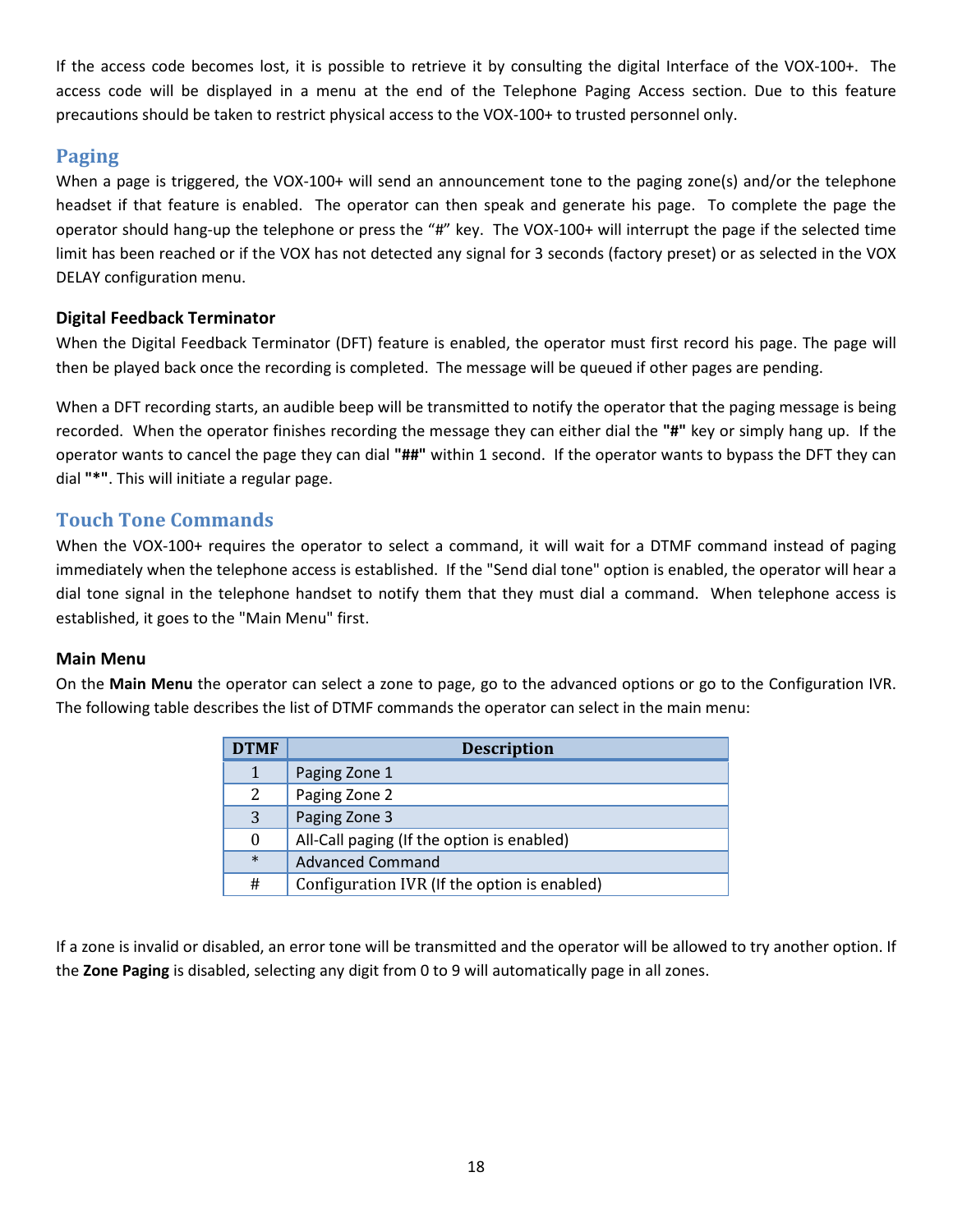#### Advanced Commands

When the "\*" has been dialed for Advanced commands in the Main Menu, it gives the operator a new series of commands for the operator. The following table describes the list of advanced DTMF commands the operator can select:

| <b>DTMF</b> | <b>Description</b>                           | Requirement             |
|-------------|----------------------------------------------|-------------------------|
| 1           | Paging Zone Group 1                          | <b>Zone Paging</b>      |
| $2^{\circ}$ | Paging Zone Group 2                          | <b>Zone Paging</b>      |
| 3           | Paging Zone Group 3                          | <b>Zone Paging</b>      |
| 4           | Page the message "XX"                        | Messaging               |
| 5           | Page the message "XX" in Zone(s) "Z" or "ZZ" | Messaging + Zone Paging |
| 6           | Stop Playing all queued messages             | <b>DFT</b> or Messaging |
| 7           | Set External Relay "R" to value: 1=on, 0=off | <b>Expansion Module</b> |
| 8           | Reset trigger inputs                         | <b>Expansion Module</b> |

Note: XX = The DTMF message number from 01 to 99.

Z = The DTMF Zone selection  $(1,2,3)$ ,  $(0=$ All Zones) and ZZ = Zone Group  $(*1, *2, *3)$ 

#### Configuration IVR

When entering the Configuration IVR by hitting the "#" key in the main menu, a confirmation tone will be transmitted to the operator's telephone and an intermittent dial tone will follow. This confirms to the operator that they are now in the configuration IVR. If an error tone is transmitted when the operator dials the "#" key, this means access to the configuration has been disabled in the "Configuration IVR" digital interface menu.

The following table describes the configuration IVR DTMF commands the operator can select:

| <b>DTMF</b> | <b>Description</b>                                     |
|-------------|--------------------------------------------------------|
| 1           | Change Zone Configuration option "Z", "O", "E"         |
| 2           | Enable/Disable the Scheduler "E"                       |
| 3           | Set Scheduler active Schedule "SS"                     |
| 4           | Delete the message "XX"                                |
| 5           | Record the Message "XX"                                |
| 6           | Review the Message "XX"                                |
| 7           | Assign Zone(s) to the Message "XX" in Zone "Z" or "ZZ" |
| 8           | <b>Telephone Access Code</b>                           |
| 9           | <b>Configuration Access Code</b>                       |
| $\ast$      | Leave configuration IVR and return to the Main Menu    |

Note:  $Z =$  The DTMF Zone selection (1,2,3), (0=All Zones) and ZZ = Zone Group ( $*1,*2,*3$ )

O = Zone option (See the "Zone Options" Table below)

E = Enable or Disable (1=Enable, 0=Disable)

 $SS = Schedule (01-14), or (99 = Calendar Mode)$ 

XX = The DTMF message number from 01 to 99.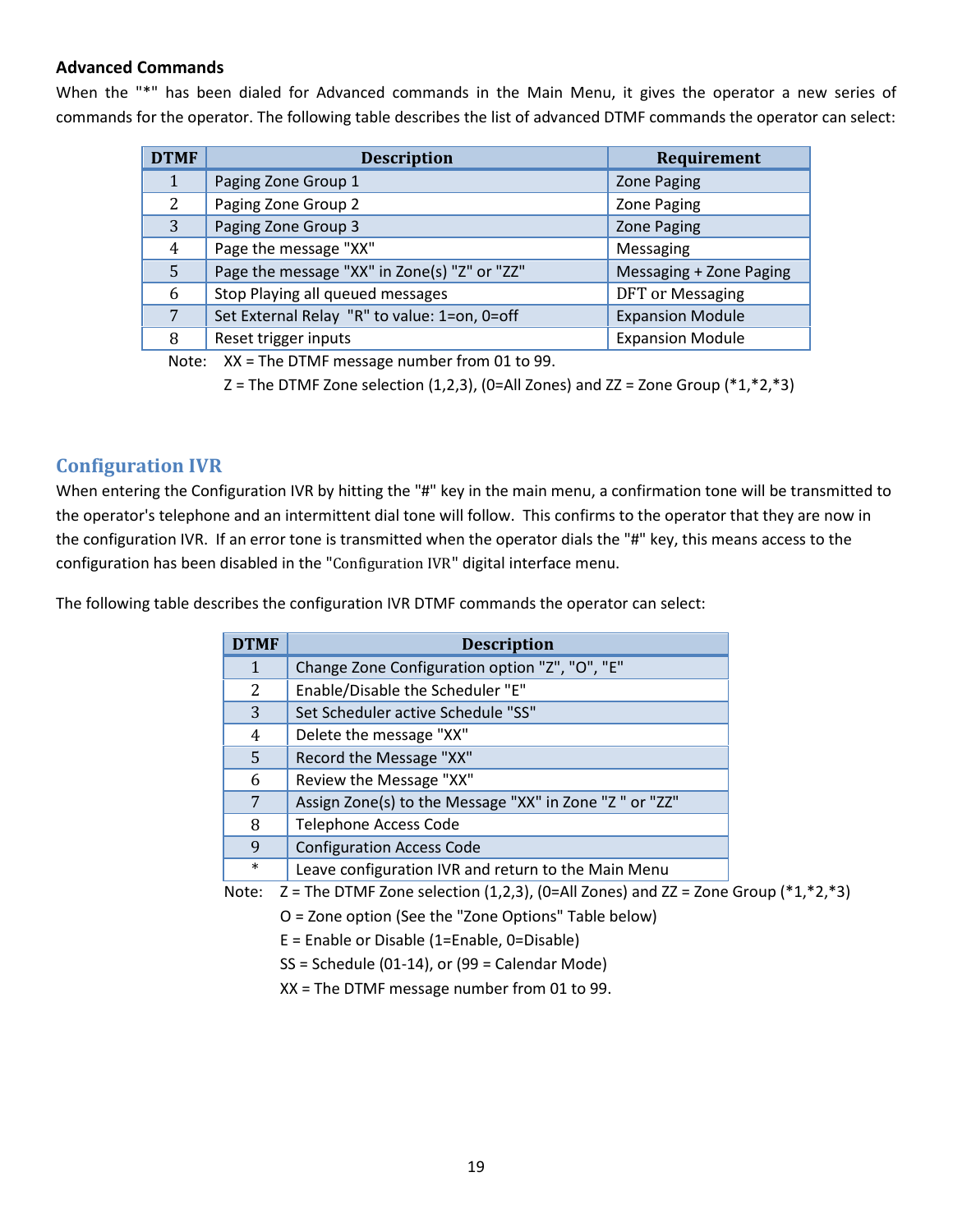#### Zone Paging Configuration

The VOX-100+ has the ability to remotely configure the options of each individual Zone via the Telephone Access.

To remotely change a configuration option of a zone:

- The operator must first dial "1" in the DTMF command menu
- The operator must then select a zone option (see the "Zone Options" Table below)
- The operator must then enable or disable the option (1= Enable, 0= Disable)

| <b>DTMF</b> | <b>Zone Options</b>     |
|-------------|-------------------------|
| 1           | Zone Enabled            |
| 2           | <b>Background Music</b> |
| 3           | Microphone Page         |
| 4           | Zone Group 1            |
| 5           | Zone Group 2            |
| 6           | Zone Group 3            |
| 7           | <b>Contact Ring</b>     |
| 8           | <b>Tel Ring</b>         |

#### Scheduler Configuration

The VOX-100+ also has the ability to remotely configure the Scheduler via Telephone Access.

The Scheduler can be enabled or disabled via a DTMF command. When the Scheduler is enabled it will check the schedules and events configured by the VOXPRIME Media. As a result events will be triggered as set in the schedule. When the Scheduler is disabled it will not trigger any schedule. This configuration can be changed by dialing DTMF command "2" in the configuration IVR menu.

The Scheduler supports up to 14 daily schedules where recurring events can be assigned to a schedule. The active schedule can be changed manually or can be managed using the calendar. To change the active schedule of the Scheduler, dial DTMF command "3" in the configuration IVR menu. Then select the daily schedule or dial "99" to activate calendar mode. The schedule will be selected based on the schedule-calendar configuration found in the VOXPRIME Media.

#### Messaging System (Automatic Paging System) Configuration

Deleting a message erases the corresponding message on the MicroSD card. A special confirmation tone indicates that the message has been successfully deleted. An error tone means the delete operation failed. The most likely reason for this is that the specified message number does not exist.

Recording a message allows the operator to record a message that can be played back when required. The operator will hear a recording beep tone when the recording starts. The operator can either dial the "#" key when the recording is completed or dial "\*" to cancel the recording.

Reviewing a message only allows the operator to listen to a message stored in the messaging system of the operator's telephone handset.

Zones can be assigned for each recorded message. When a new message is recorded, all the zones are assigned to this message by default. However, it is also possible to have pre-determined zone paging for each message in the messaging system.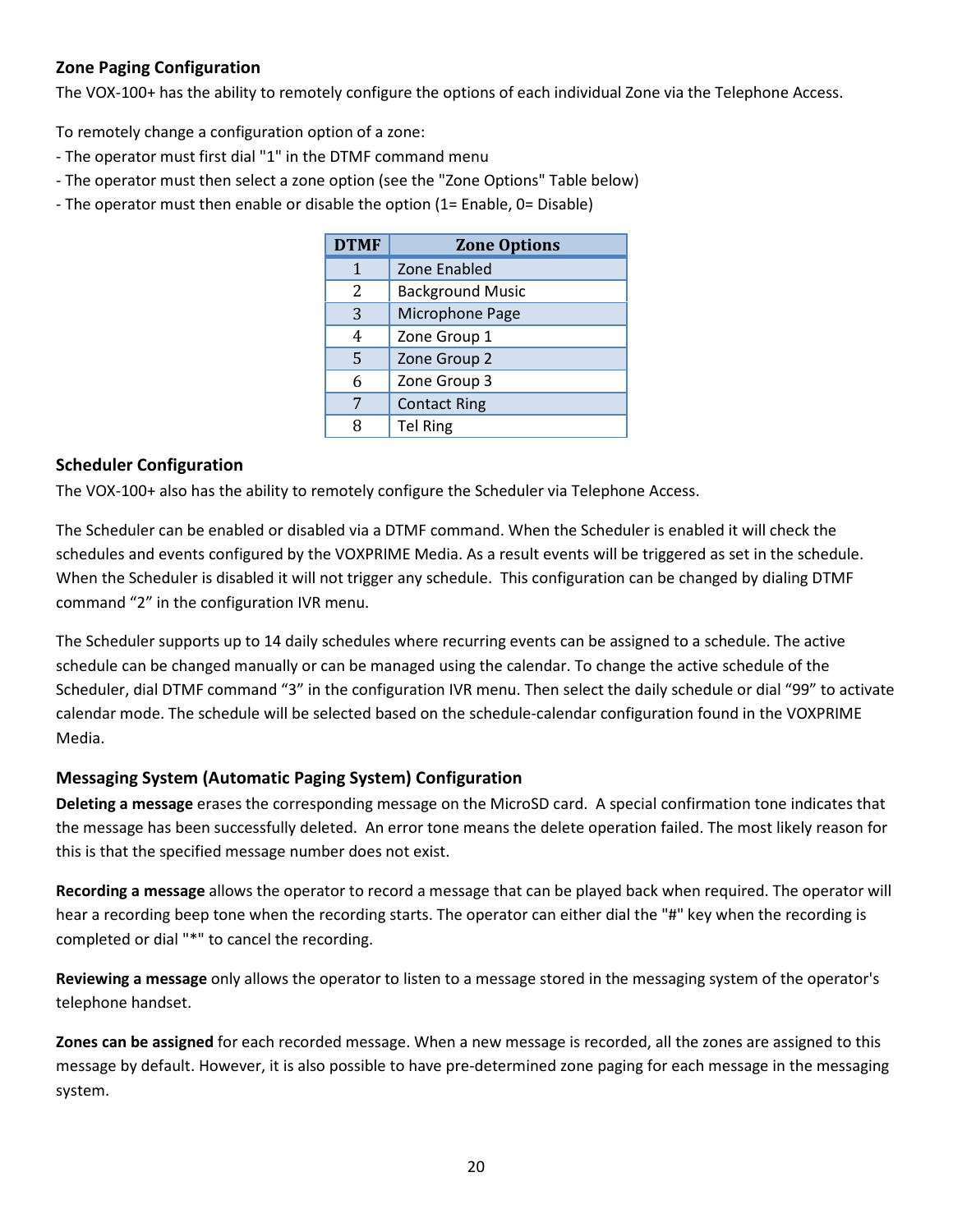#### Access Code Configuration

To restrict the VOX-100+ Telephone access or configuration IVR from unauthorized personnel, a 5-digit security access code can be created for both options. If an access code has been created successfully, the operator will hear 3 consecutive tones to indicate that they should enter the access code. The operator must correctly enter the access code to be able to enter the configuration IVR menu.

To assign a Telephone Access Code or a Configuration Access Code, select the DTMF command 8 or 9 and then enter a 5 digit access code. To remove an access Code, dial the "#" key instead of entering a 5-digit code. Should the operator forget his access code, it is possible to retrieve it by consulting the digital Interface of the VOX-100+. The access code will be displayed in a menu at the end of the Telephone Paging Access section. Due to this feature, precautions should be taken to restrict physical access to the VOX-100+ to trusted personnel only.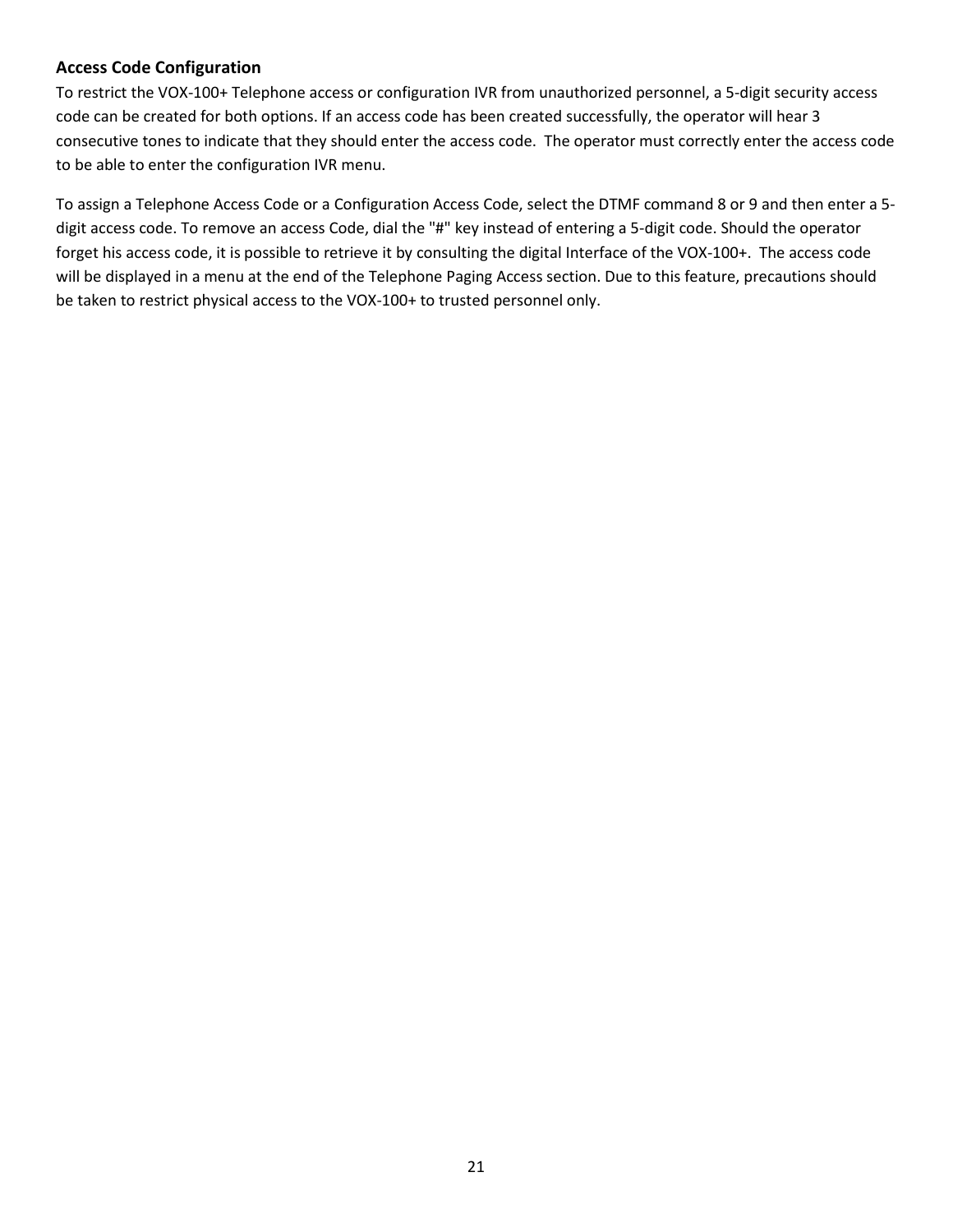## Storage Memory

#### MP3 Player Music Management

The MP3 player analyzes the files and directories in the MicroSD card. If a USB drive is connected into the USB port, it will also analyze the content of the USB drive. When the VOX-100+ is turned on or when a MicroSD or USB Drive is connected/disconnected, the MP3 player rebuilds the playlists.

To construct the playlists, the MP3 Player first scans the root directory of the MicroSD card in search of MP3 files. If one or more MP3 files are found, the MP3 player will automatically create the first playlist called: "MicroSD Root". This playlist will contain all the songs found in the root directory of the MicroSD card. The MP3 player will then search in each first level directory for MP3 songs. For each directory that contains at least one MP3 file, a playlist will be created and the name of the playlist will be the name of the directory containing those MP3 files. Once the MP3 player finishes scanning the MicroSD card, it repeats the same operation for the USB drive. If there is one connected then the new playlist selection will be merged with the one on the MicroSD card. The playlist for the MP3 files is located in the root directory of the USB drive and is called: "USB Root".

If an operator inserts a USB drive into the VOX-100+, it will automatically select the "USB Root" playlist and start playing it. If the operator disconnects a USB drive while the MP3 player is playing a song located on the drive, the MP3 player will select the first playlist on the MicroSD card and start playing it.

The operator can simply copy the files on the MicroSD card and USB drive using a computer but they can also use the VOXPRIME Media Windows application. This application provides a graphical user interface to manage the MP3 playlists. VOXPRIME Media also has options to arrange the song order in the playlist and to adjust the volume for each individual song when the volume of various songs on the playlist is not consistent.

#### VOXPRIME Directory

All the storage memory required for proper operation of the VOX-100+ is kept on the MicroSD card. On this card, there is a directory called: "VOXPRIME". This directory contains all the necessary files for the VOX-100+ configuration settings. In this directory there is a file called: "SETTINGS.BIN". This file contains the primary settings defined by the operator while using the digital interface. Another file called: "CONFIG.INI" can be utilized if the operator uses the VOXPRIME Media to configure more advanced configuration like the Scheduler.

The VOXPRIME directory has the following sub-directories:

- ANNOUNCE (Contains the announcement tones audio files)
- CLOCK (Contains the audio files for chimes and messages to be used by the **Scheduler**)
- MSG (Contains the audio files for announcement messages to be used by the Messaging System)
- RINGTONE (Contains the audio files for ringtones used by the Night Ringer)

#### RAW Audio File Format

The VOX-100+ can record and play RAW audio messages that are stored on the MicroSD Card. These files end with the ".RAW" file suffix. This audio format is a "headerless" RAW audio file. Encoding must be known in order to open or create a RAW file compatible with the VOX-100+. There is a free online software program called Audacity that can open, edit and save these audio files, but the following properties must be specified: "Signed 16 bit PCM", "Little-endian", "1 Channel (Mono)" and a sample rate of : "24000". It is easier to use the VOXPRIME Media to import the audio files onto the MicroSD card because it will automatically perform the necessary audio conversion.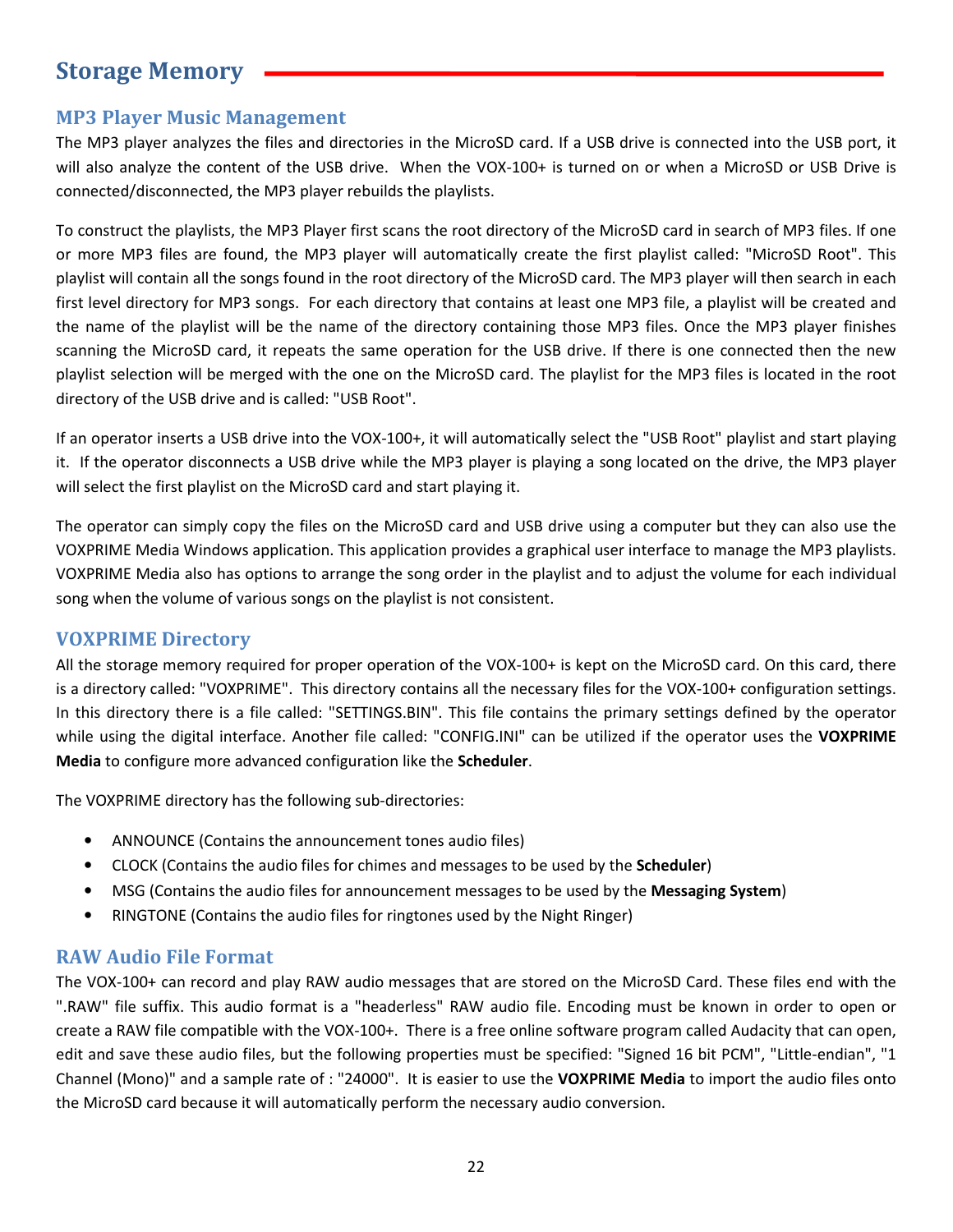## Technical Support

Should you require technical assistance during installation, please visit voxprime.com/tutorial. You will find installation examples and training videos there.

You can also call our Toll free Technical Support Line on 1-888-633-2666.

## Specifications **CONSERVICE 2012**

|                                | Power Output: 100 watt RMS Continuous / 160 watt Paging                                                                                                                                                                                                                                                                                                                                                                                                                                                                                    |
|--------------------------------|--------------------------------------------------------------------------------------------------------------------------------------------------------------------------------------------------------------------------------------------------------------------------------------------------------------------------------------------------------------------------------------------------------------------------------------------------------------------------------------------------------------------------------------------|
|                                | Distortion: Less than 1%                                                                                                                                                                                                                                                                                                                                                                                                                                                                                                                   |
|                                | Frequency Response: $\pm 3$ dB, 100 $\approx$ 20,000Hz                                                                                                                                                                                                                                                                                                                                                                                                                                                                                     |
|                                | Sensitivity: TEL: 150mV; MIC: 1mV; MUSIC: 100mV                                                                                                                                                                                                                                                                                                                                                                                                                                                                                            |
| Inputs:                        | TEL: 600Ω balanced line, transformer-isolated<br>MUSIC: 10kΩ unbalanced, Hi-Z source, RCA jacks or screw terminals, Built-In MP3<br>player (using MicroSD card and USB drive), Built-In FM receiver, Amplified Music In<br>MIC: Lo-Z balanced, screw terminal connection (dynamic only)<br>MUSIC MUTE: Mutes music when shorted<br>CONTACT RING: Triggers night ringer when shorted<br>TEL RING: Triggers night ringer in response to 90V ring signal                                                                                      |
| Indicators & Digital Controls: | POWER & PEAK LEVEL LED indicators. MUSIC INPUT, MUSIC VOLUME, MUSIC BASS,<br>MUSIC TREBLE, MUSIC AUDIO ENHANCEMENT, MUSIC MUTE, TELELPHONE PAGING<br>ACCESS, VOX, TEL VOLUME, TEL BASS, TEL TREBLE, TEL AUDIO ENHANCEMENT, MIC<br>VOLUME, MIC BASS, MIC TREBLE, MIC AUDIO ENHANCEMENT, ANNOUNCEMENT TONE,<br>AUTOMATIC LEVEL CONTROL, DIGITAL FEEDBACK TERMINATOR / MESSAGING, NIGHT<br>RINGER, ZONE PAGING, MOH VOLUME, POWER AMP, SCHEDULER, MODULE indicators<br>& digital controls (tactile switch with 4 X 20 characters LCD screen). |
| Outputs:                       | ZONE 1, 2, 3 OUT (70/25V RMS), MOH OUT (8/600 Ohm), PREAMP OUT (8 Ohm)                                                                                                                                                                                                                                                                                                                                                                                                                                                                     |
| <b>Overload Protection:</b>    | Thermal and electronic protection with a 2.5A, 120V $\sim$ slow blow fuse                                                                                                                                                                                                                                                                                                                                                                                                                                                                  |
|                                | Power Source: 120V AC, 60Hz                                                                                                                                                                                                                                                                                                                                                                                                                                                                                                                |
| <b>Power Consumption:</b>      | 176 watts                                                                                                                                                                                                                                                                                                                                                                                                                                                                                                                                  |
| Finish:                        | Black powder paint with silver and red lettering                                                                                                                                                                                                                                                                                                                                                                                                                                                                                           |
|                                | Dimensions: 14-¼" W x 8-3/8" H x 2-3/4" D                                                                                                                                                                                                                                                                                                                                                                                                                                                                                                  |
| Weight:                        | 15 lb (6.80 kg)                                                                                                                                                                                                                                                                                                                                                                                                                                                                                                                            |